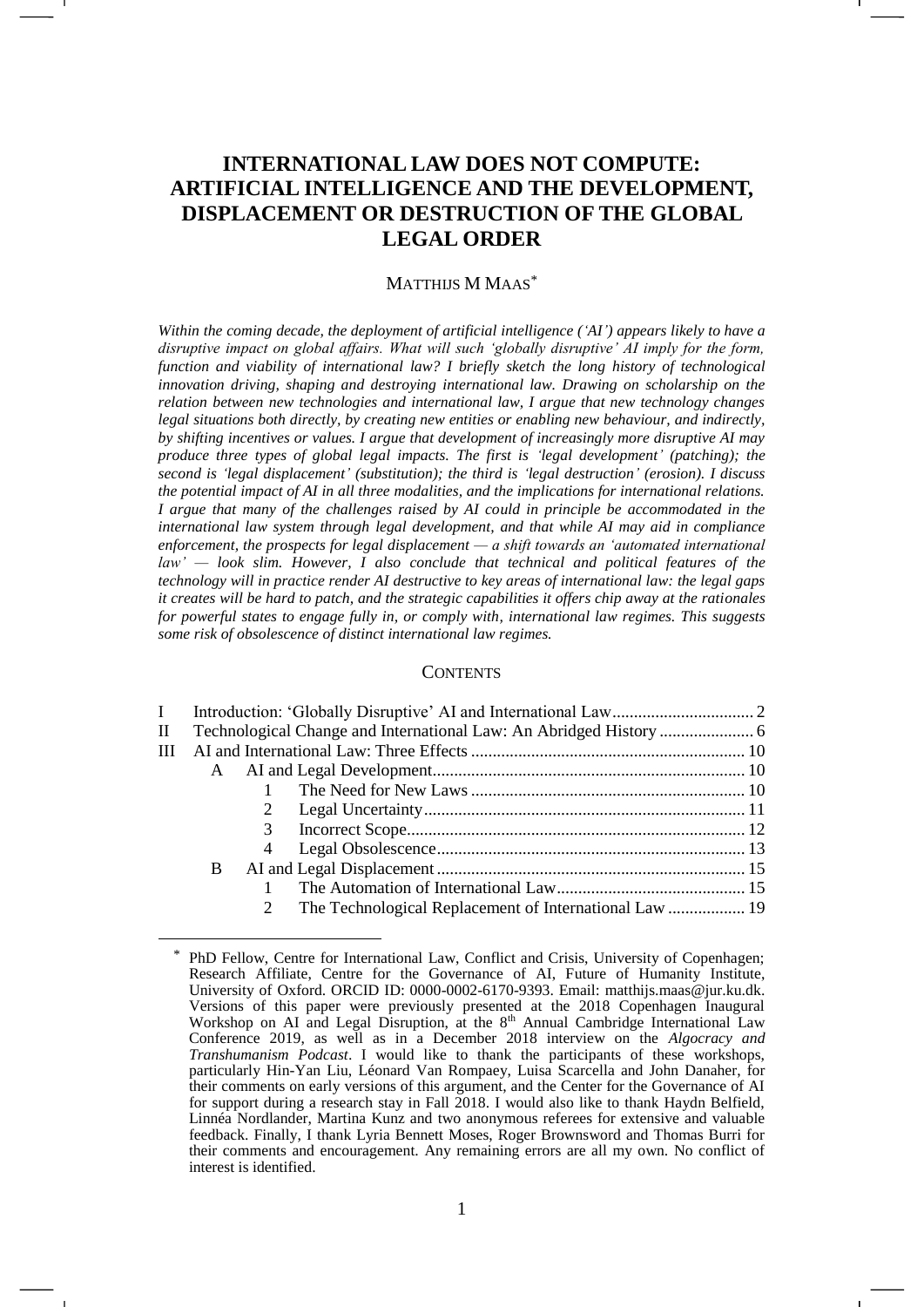<span id="page-1-1"></span>

|  | 1 Legal Erosion: AI as Intractable Puzzle for International Law 22 |  |
|--|--------------------------------------------------------------------|--|
|  | 2 Legal Decline: AI as Political Threat to International Law  27   |  |
|  |                                                                    |  |

#### I INTRODUCTION: 'GLOBALLY DISRUPTIVE' AI AND INTERNATIONAL LAW

In recent years, the field of artificial intelligence ('AI') has advanced at an unprecedented pace, with remarkable and rapid gains in a wide range of performance metrics.<sup>1</sup> In a technical sense, AI is 'that activity devoted to making machines intelligent, and intelligence is that quality that enables an entity to function appropriately and with foresight in its environment'. <sup>2</sup> However, in a practical sense, AI can be understood as a general-purpose technology, for automating and improving the accuracy, speed and/or scale of machine decisionmaking, pattern-recognition and prediction in complex or large environments, with the aim of substituting for, or improving upon, human performance in specific tasks.

As a general-purpose technology for domain-general decision tasks, there are few things that AI might not help us with. The technology holds large promise for improving lives and addressing global challenges, such as the achievement of the United Nations 2030 Sustainable Development Goals.<sup>3</sup> Indeed, the eventual historical impact of AI has drawn comparisons to past generally-enabling 'technologies', such as electricity, fire or the internal combustion engine.<sup>4</sup>

<span id="page-1-0"></span>At the same time, however, many experts also anticipate the deployment of profoundly disruptive AI capabilities — systems which will, directly or indirectly, spark conflict, enable oppression or inflame tensions, generating diverse and far-reaching governance challenges for the world.<sup>5</sup> These challenges include, but are not limited to, large labour displacements and inequality,

<span id="page-1-2"></span><sup>&</sup>lt;sup>1</sup> Most famously, the breakthroughs with the game-playing artificial intelligence ('AI') systems AlphaGo, AlphaZero and, most recently, AlphaStar: see generally David Silver et al, 'Mastering the Game of Go with Deep Neural Networks and Tree Search' (2016) 529(7587) *Nature* 484; David Silver et al, 'Mastering the Game of Go without Human Knowledge' (2017) 550(7676) *Nature* 354; The AlphaStar Team, 'AlphaStar: Mastering the Real-Time Strategy Game StarCraft II', *DeepMind* (Blog Post, 24 January 2019) <https://deepmind.com/blog/alphastar-mastering-real-time-strategy-game-starcraft-ii/>, archived at [<https://perma.cc/7RS5-VRF4>](https://perma.cc/7RS5-VRF4). For an initiative that seeks to track global progress in AI, see Peter Eckersley and Yomna Nasser, 'Measuring the Progress of AI Research', *Electronic Frontier Foundation* (Web Page) <https://www.eff.org/ai/metrics>, archived at [<https://perma.cc/5UA5-5933>](https://perma.cc/5UA5-5933); Yoav Shoham et al, *Artificial Intelligence Index: 2018 Annual Report* (Report, December 2018) 59–62.

<sup>2</sup> Nils J Nilsson, *The Quest for Artificial Intelligence: A History of Ideas and Achievements* (Cambridge University Press, 2010) xiii.

<sup>3</sup> *UN Secretary-General's Strategy on New Technologies* (Report, September 2018) 8.

<sup>&</sup>lt;sup>4</sup> Michael C Horowitz, 'Artificial Intelligence, International Competition, and the Balance of Power' (2018) 1(3) *Texas National Security Review* 36, 39; MSNBC, 'Google CEO Sundar Pichai: AI More Important to Humanity Than Fire and Electricity' (YouTube, 29 January 2018) 00:00:00–00:01:12 <https://www.youtube.com/watch?v=jxEo3Epc43Y>; Shana Lynch, 'Andrew Ng: Why AI Is the New Electricity', *Stanford Graduate School of Business*  (Blog Post, 11 March 2017) <https://www.gsb.stanford.edu/insights/andrew-ng-why-ainew-electricity>, archived at [<https://perma.cc/WT42-XCCE>](https://perma.cc/WT42-XCCE).

<sup>5</sup> See generally Allan Dafoe, 'AI Governance: A Research Agenda' (Research Paper, Future of Humanity Institute, University of Oxford, 27 August 2018).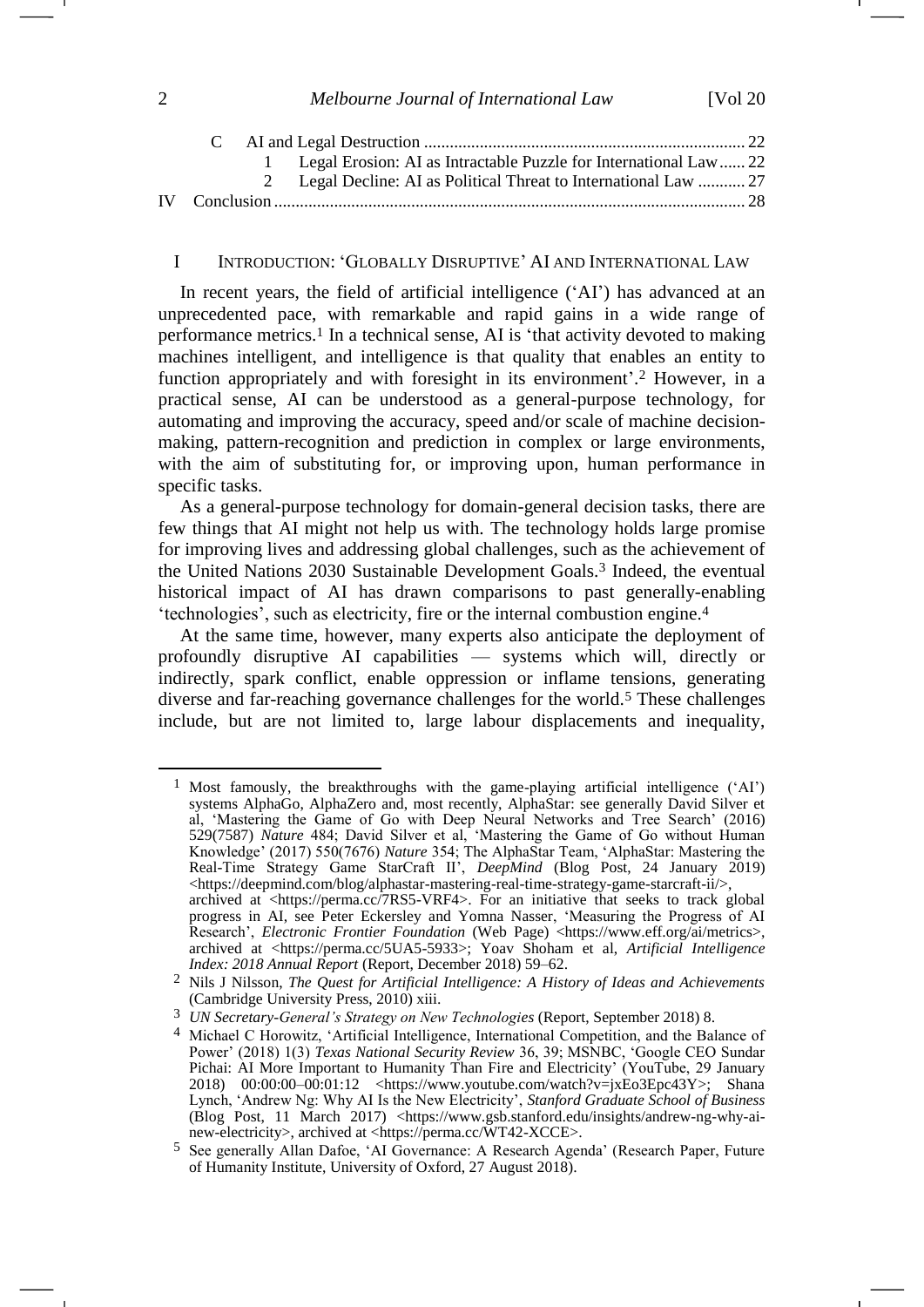reinforced surveillance capabilities for authoritarian states, <sup>6</sup> increasingly scalable cyberwarfare capabilities, <sup>7</sup> an oligopolistic or mercantilist market structure dominated by a few leading AI companies or principals, disruptive shifts in the balance of national power or in the relative competitiveness of democratic and dictatorial states, <sup>8</sup> a fundamental revolution in the decision-making character of warfare and tactical or strategic (nuclear) instability.<sup>9</sup> What are the causes and effects of 'global disruption' by AI?

<span id="page-2-3"></span><span id="page-2-2"></span><span id="page-2-1"></span><span id="page-2-0"></span>On the 'cause' (or input) side, just as AI is itself not one single technology but many, the class of 'globally disruptive' AI ('GDAI') denotes a broad set of AI applications and capabilities. The threshold of 'global disruption' in principle extends to future breakthroughs in AI capabilities, though it does not presume or require them. At its floor, it arguably applies to a number of currently prototyped or plausibly imminent AI systems which can be used to far-reaching political or strategic effect.<sup>10</sup> Near its ceiling, the class would also extend to future, more advanced systems, including hypothetical 'artificial general intelligence',<sup>11</sup> if or when it is developed.<sup>12</sup> Either way, the key criterion is that this concerns AI applications that, once (or if) deployed, require governance, legal or regulatory coordination on a global level to be adequately addressed. This does not mean that such challenges are all revolutionary: for AI to be 'globally disruptive' denotes a lower threshold (though no upper ceiling) for disruption than that invoked by comparisons to 'general-purpose technologies' such as fire or electricity, or that invoked in the definition of 'transformative AI' as AI that

-

<sup>6</sup> Yuval Noah Harari, 'Why Technology Favors Tyranny' (October 2018) *The Atlantic*  [<https://www.theatlantic.com/magazine/archive/2018/10/yuval-noah-harari-technology](https://www.theatlantic.com/magazine/archive/2018/10/yuval-noah-harari-technology-tyranny/568330/)[tyranny/568330/>](https://www.theatlantic.com/magazine/archive/2018/10/yuval-noah-harari-technology-tyranny/568330/), archived at [<https://perma.cc/F7GM-3ZWC>](https://perma.cc/F7GM-3ZWC).

<sup>7</sup> Miles Brundage et al, *The Malicious Use of Artificial Intelligence: Forecasting, Prevention, and Mitigation* (Report, February 2018) 52–3.

<sup>8</sup> Horowitz, 'Artificial Intelligence, International Competition, and the Balance of Power' (n [4\)](#page-1-0) 53; Richard Danzig, 'An Irresistible Force Meets a Moveable Object: The Technology Tsunami and the Liberal World Order' (2017) 5(1) *Lawfare Research Paper Series* 1; Harari (n [6\)](#page-1-1); Michael C Horowitz, 'Who'll Want Artificially Intelligent Weapons? ISIS, Democracies, or Autocracies?', *Bulletin of the Atomic Scientists* (online, 29 July 2016) [<https://thebulletin.org/2016/07/wholl-want-artificially-intelligent-weapons-isis](https://thebulletin.org/2016/07/wholl-want-artificially-intelligent-weapons-isis-democracies-or-autocracies/)[democracies-or-autocracies/>](https://thebulletin.org/2016/07/wholl-want-artificially-intelligent-weapons-isis-democracies-or-autocracies/), archived at <https://perma.cc/2AUU-8SMD>. See also the expert survey by Foreign Affairs: 'Does Technology Favor Tyranny?', *Foreign Affairs* (online, 12 February 2019) [<https://www.foreignaffairs.com/ask-the-experts/2019-02-](https://www.foreignaffairs.com/ask-the-experts/2019-02-12/does-technology-favor-tyranny) [12/does-technology-favor-tyranny>](https://www.foreignaffairs.com/ask-the-experts/2019-02-12/does-technology-favor-tyranny), archived at [<https://perma.cc/5ZP7-2P93>](https://perma.cc/5ZP7-2P93).

<sup>9</sup> Kenneth Payne, 'Artificial Intelligence: A Revolution in Strategic Affairs?' (2018) 60(5) *Survival* 7; Edward Geist and Andrew J Lohn, 'How Might Artificial Intelligence Affect the Risk of Nuclear War?' (Research Paper, RAND Corporation, 2018); Keir A Lieber and Daryl G Press, 'The New Era of Counterforce: Technological Change and the Future of Nuclear Deterrence' (2017) 41(4) *International Security* 9.

 $10$  Dafoe ([n 5\)](#page-1-2).

<sup>&</sup>lt;sup>11</sup> Phil Torres, 'The Possibility and Risks of Artificial General Intelligence' (2019) 75(3) *Bulletin of the Atomic Scientists* 105, 105; Martina Kunz and Seán Ó hÉigeartaigh, 'Artificial Intelligence and Robotization' in Robin Geiss and Nils Melzer (eds), *Oxford Handbook on the International Law of Global Security* (Oxford University Press, forthcoming) 13.

<sup>&</sup>lt;sup>12</sup> Estimates differ widely as to when, if ever, this benchmark might be achieved. One recent survey indicated that AI researchers assign a 50% chance to AI outperforming humans in all tasks within the next 45 years: Katja Grace et al, 'When Will AI Exceed Human Performance? Evidence from AI Experts' (2018) 62 *Journal of Artificial Intelligence Research* 729, 730.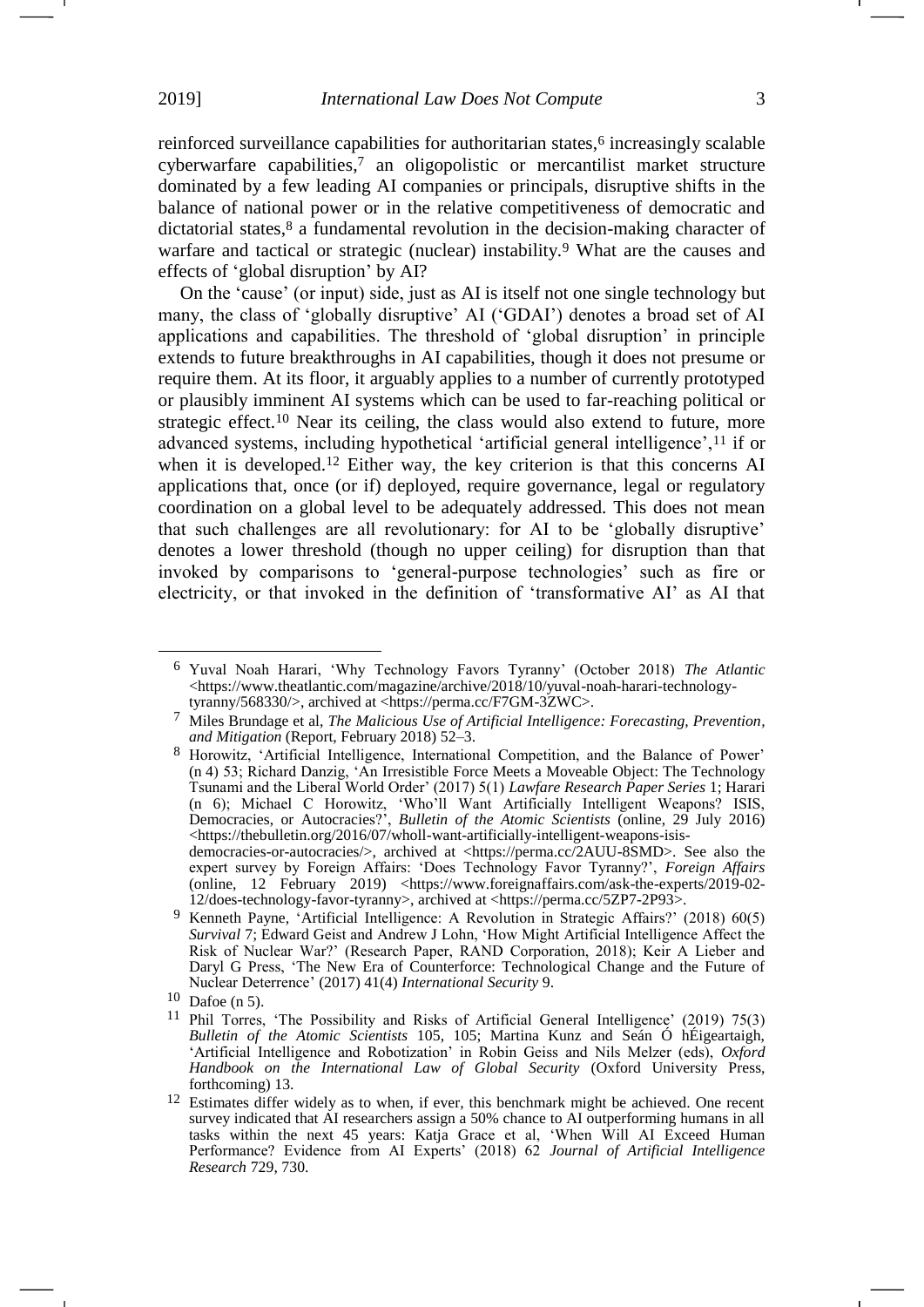<u>.</u>

'precipitates a transition comparable to (or more significant than) the agricultural or industrial revolution'.<sup>13</sup>

On the 'effect' (or output) side, 'global disruption' covers a spectrum of possible impacts; certain AI applications might be disruptive in a simply 'positional' sense, involving changes to which particular states — for example, the United States or China — are dominant or exert the most power within the international system, while leaving the broader rules of that system intact.<sup>14</sup> However, disruption is also manifested through more general shifts in the nature or structural dynamics of (international) society. It might involve, for instance, a shift in the relative balance of power between types of actors, away from states and towards non-state actors (whether civil society or private actors). Finally, disruption may also be manifested through shifts in the manner in which actors seek to exercise power (from military force to computational propaganda) or in changes in the main terms by which actors come to conceive of, measure and pursue power or (national) interest (eg, data, global public opinion, oil reserves, population, soft power or territory).

Admittedly, this definition of global disruption may be leaky and contested: establishing an appropriate baseline against which to measure or mark whether an impact of AI has been 'disruptive' to the existing balance of power or extant societal dynamics is a critical and challenging question. Likewise, it may be difficult to draw a clear line between disruption that is unambiguously 'technological' (directly driven by AI capabilities) and more indirect disruptions that appear 'non-technological' (eg, gradual changes to public values such as the appreciation of data privacy) or at most as a side effect of the use of AI.<sup>15</sup> The existing literature on the regulation of technology has emphasised this difficulty of pinning down a workable definition of 'technology' or drawing a clear line to distinguish 'technology-driven change' from more general societal change. However, for this article, I draw on a broad concept of 'sociotechnical change', which, as articulated by Lyria Bennett Moses, is focused not purely on artefacts but also on behaviour — on the new things, entities and actions that a technology makes possible.<sup>16</sup> To paraphrase a witticism from computer science: all concepts are wrong; some concepts are useful.<sup>17</sup>

<sup>13</sup> Holden Karnofsky, 'Potential Risks from Advanced Artificial Intelligence: The Philanthropic Opportunity', *Open Philanthropy Project* (Blog Post, 6 May 2016) <http://www.openphilanthropy.org/blog/potential-risks-advanced-artificial-intelligencephilanthropic-opportunity>, archived at [<https://perma.cc/P5F4-WGUN>](https://perma.cc/P5F4-WGUN). For a discussion of AI as a 'General Purpose Technology', see generally Manuel Trajtenberg, 'AI as the Next GPT: A Political-Economy Perspective' (Working Paper No 24245, National Bureau of Economic Research, January 2018). Note that the definition of 'globally disruptive' AI used here is closer to the definition of 'Transformative AI' discussed by Allan Dafoe, who referred to it as 'advanced AI that could lead to radical changes in welfare, wealth, or power': Dafoe (n [5\)](#page-1-2) 8.

<sup>14</sup> On such positional changes, see generally Stephen G Brooks and William C Wohlforth, 'The Rise and Fall of the Great Powers in the Twenty-First Century: China's Rise and the Fate of America's Global Position' (2016) 40(3) *International Security* 7.

<sup>15</sup> I thank one anonymous referee for these points.

<sup>16</sup> Lyria Bennett Moses, 'Regulating in the Face of Sociotechnical Change' in Roger Brownsword, Eloise Scotford and Karen Yeung (eds), *The Oxford Handbook of Law, Regulation, and Technology* (Oxford University Press, 2017) 573, 576.

<sup>17</sup> George EP Box, 'Science and Statistics' (1976) 71(356) *Journal of the American Statistical Association* 791, 792.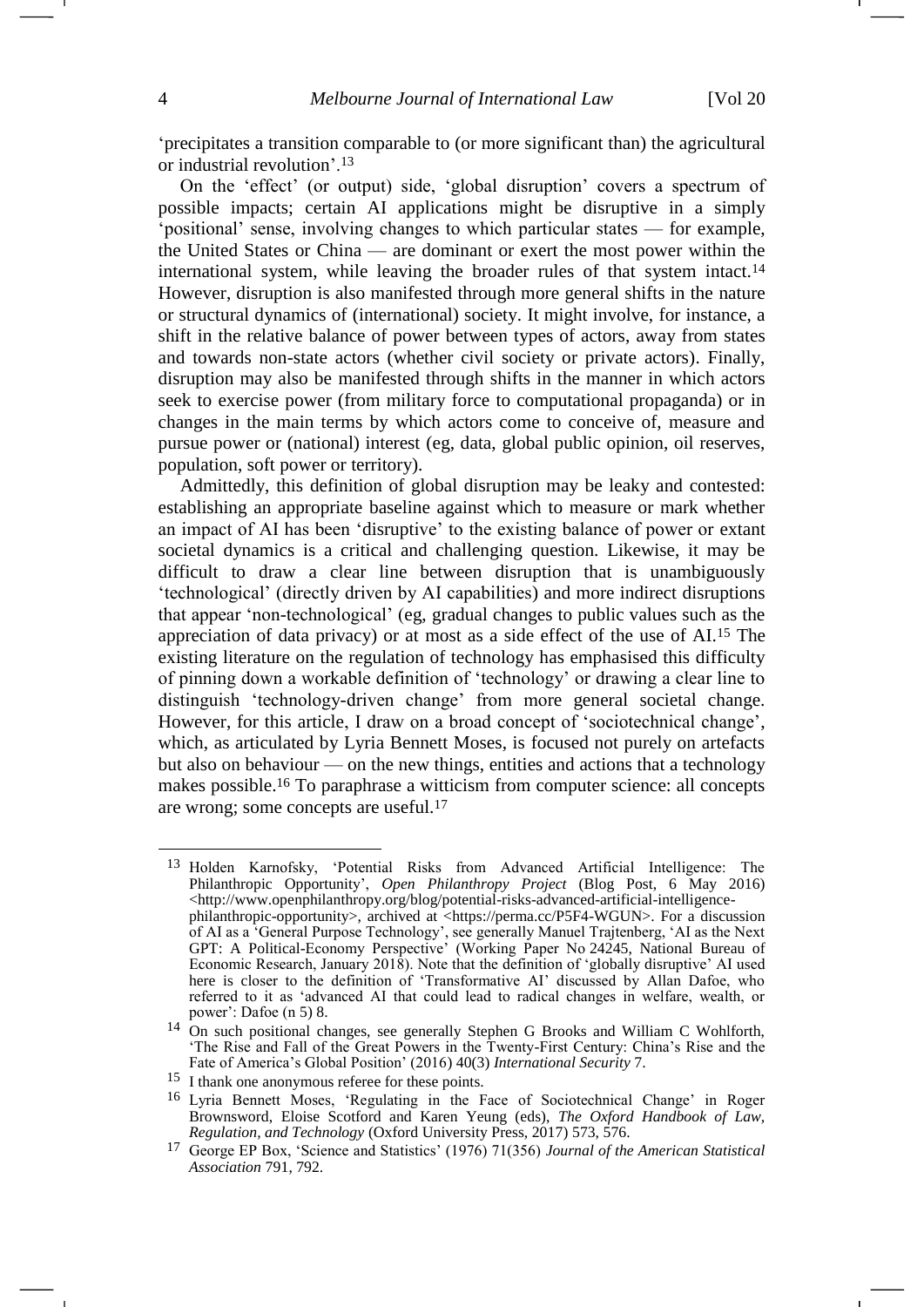<span id="page-4-0"></span>Whichever labels we choose to use, and however we draw the exact threshold for global disruption, the rise of AI is clearly set to lead to urgent new questions for global governance. Equally important, however, this revolution also raises new challenges for the tools of such governance, including international law. There has been an established body of literature which examines how new technology in general can affect or disrupt law.<sup>18</sup> Others have identified the particular policy and regulatory challenges posed by AI,<sup>19</sup> as well as the relevant institutional competencies of the common law tort system, expert agencies or national legislatures in mitigating risks.<sup>20</sup> At a global level, there is an incipient field of study examining potential global governance approaches to these diverse AI challenges. Of course, much of this work to date has focused on the issue of lethal autonomous weapon systems; <sup>21</sup> although some recent work has extended these discussions into examining a broader range of prospective military AI systems.<sup>22</sup> Recent years have also seen the promulgation of diverse sets of 'AI ethics' and guidelines by a wide range of actors and states. <sup>23</sup> Others have begun

<span id="page-4-2"></span><span id="page-4-1"></span><sup>18</sup> See generally David Friedman, 'Does Technology Require New Law?' (2001) 25(1) *Harvard Journal of Law and Public Policy* 71; Lyria Bennett Moses, 'Recurring Dilemmas: The Law's Race to Keep up with Technological Change' [2007] *University of New South Wales Faculty of Law Research Series* 21 ('Recurring Dilemmas'); Roger Brownsword, 'Law and Technology: Two Modes of Disruption, Three Legal Mind-Sets, and the Big Picture of Regulatory Responsibilities' (2018) 14(1) *Indian Journal of Law and Technology* 1 ('Law and Technology').

<sup>19</sup> Ryan Calo, 'Artificial Intelligence Policy: A Primer and Roadmap' (2018) 3(2) *University of Bologna Law Review* 180, 190–213. See generally Michael Guihot, Anne F Matthew and Nicolas P Suzor, 'Nudging Robots: Innovative Solutions to Regulate Artificial Intelligence' (2017) 20(2) *Vanderbilt Journal of Entertainment and Technology Law* 385.

<sup>20</sup> Matthew U Scherer, 'Regulating Artificial Intelligence Systems: Risks, Challenges, Competencies, and Strategies' (2016) 29(2) *Harvard Journal of Law and Technology* 353, 376–92 ('Regulating Artificial Intelligence Systems').

<sup>21</sup> See, eg, Human Rights Watch and International Human Rights Clinic, *Losing Humanity: The Case against Killer Robots* (Report, 2015) <https://www.hrw.org/report/2015/04/09/mind-gap/lack-accountability-killer-robots#>, archived at <https://perma.cc/G2FE-NVUP>; Myriam Dunn Cavelty, Sophie-Charlotte Fischer and Thierry Balzacq, '"Killer Robots" and Preventive Arms Control' in Myriam Dunn Cavelty and Thierry Balzacq (eds), *Routledge Handbook of Security Studies* (Routledge, 2nd ed, 2017) 457. For an analysis that seeks to generalise this into an overarching model of 'preventive security governance' for new military technologies, see Denise Garcia, 'Future Arms, Technologies, and International Law: Preventive Security Governance' (2016) 1(1) *European Journal of International Security* 94.

<sup>22</sup> Matthijs M Maas, 'How Viable Is International Arms Control for Military Artificial Intelligence? Three Lessons from Nuclear Weapons' (2019) 40(3) *Contemporary Security Policy* 285 ('How Viable Is International Arms Control for Military Artificial Intelligence?'); Matthijs M Maas, 'Innovation-Proof Global Governance for Military Artificial Intelligence? How I Learned to Stop Worrying, and Love the Bot' (2019) 10(1) *Journal of International Humanitarian Legal Studies* 129.

<sup>23</sup> For a brief study, see Yi Zeng, Enmeng Lu and Cunqing Huangfu, 'Linking Artificial Intelligence Principles' (Conference Paper, AAAI Workshop on Artificial Intelligence Safety, 12 December 2018) [<https://arxiv.org/ftp/arxiv/papers/1812/1812.04814.pdf>](https://arxiv.org/ftp/arxiv/papers/1812/1812.04814.pdf), archived at [<https://perma.cc/M2EM-2RQR>](https://perma.cc/M2EM-2RQR). For a discussion of the limits of and tensions between ethical principles, see Jess Whittlestone et al, 'The Role and Limits of Principles in AI Ethics: Towards a Focus on Tensions' (Conference Paper, AAAI/ACM Conference on AI, Ethics and Society, 27–28 January 2019) [<https://dl.acm.org/citation.cfm?id=3314289>](https://dl.acm.org/citation.cfm?id=3314289), archived at [<https://perma.cc/9BHS-WZ3F>](https://perma.cc/9BHS-WZ3F). For a discussion of general macro-strategic 'policy desiderata' for the transition towards more capable AI, see Nick Bostrom, Allan Dafoe and Carrick Flynn, 'Policy Desiderata for Superintelligent AI: A Vector Field Approach' in S Matthew Liao (ed), *Ethics of Artificial Intelligence* (Oxford University Press, forthcoming).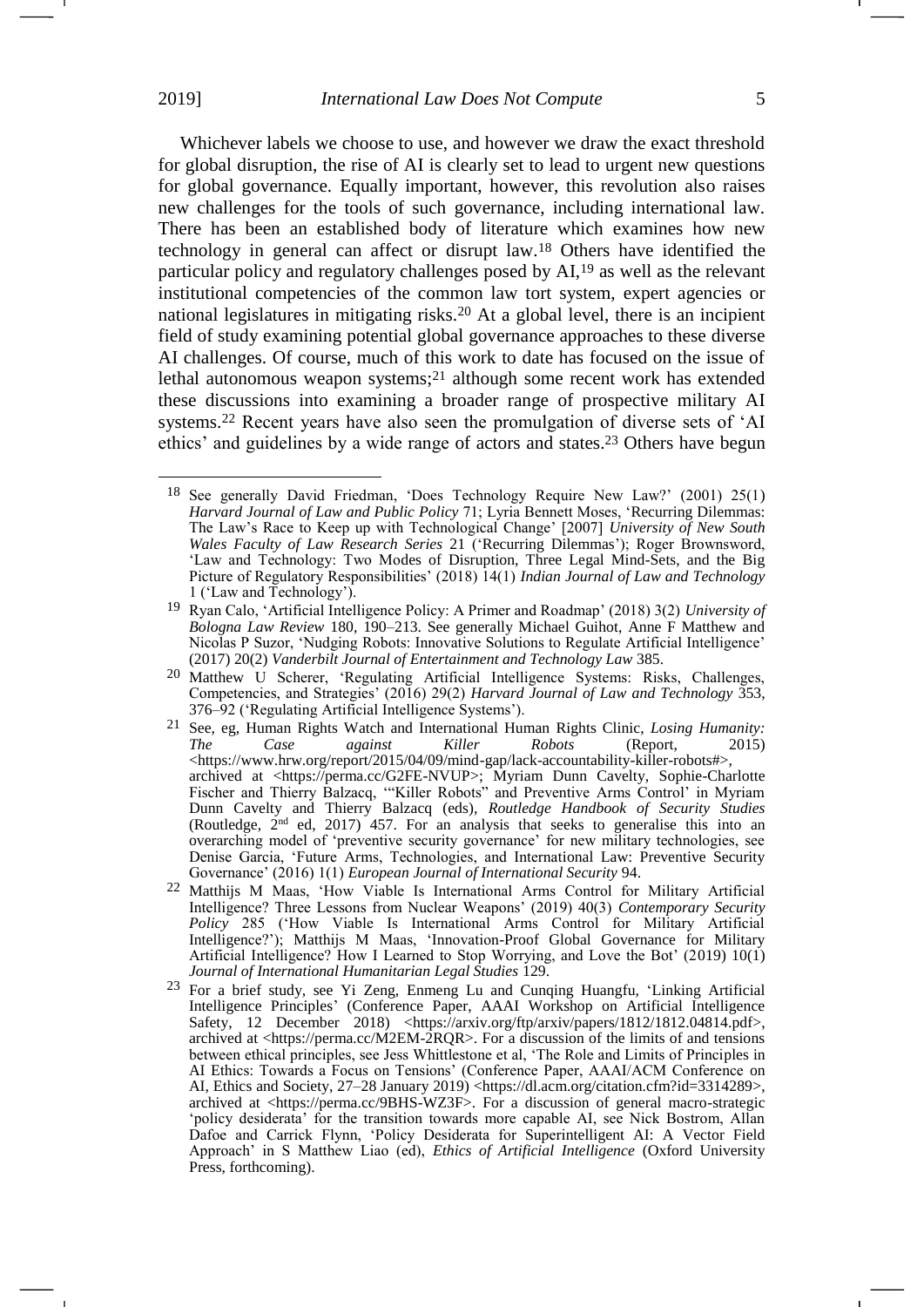<span id="page-5-2"></span>to concretely explore possible avenues or arrangements by which international law might effectively govern the challenges posed by AI systems in the near term,<sup>24</sup> as well as eventual systemic risks posed by advanced AI systems in the longer term.<sup>25</sup>

<span id="page-5-1"></span>However, with a few exceptions,<sup>26</sup> there has been less work examining how AI will affect international law. Yet, prior to bringing international law to bear on regulating GDAI systems, it is pertinent to ask how AI will affect the integrity, viability, form and relevance of that international law system itself. How will applications of this technology affect specific domains within international law or the general scaffolding of this order? Will these challenges be trivial (on reflection requiring minimal or no change), tractable (able to be accommodated through some legal change) or terminal (beyond the scope of the instruments or concepts of the existing legal order)?

In what follows, I will not seek to provide any definite answers but instead sketch what I hope is an exploratory framework for exploring these questions. In Part II, I provide a brief background on the longstanding history of technological innovation driving change in international law. In Part III, I provide the body of the argument, assessing three types of legal impacts which AI systems may have on international law. The first is 'legal development' (patching), the second is 'legal displacement' (substitution) and the third is 'legal destruction' (erosion). In unfolding this argument, I will draw on a number of analytical frameworks which have previously been developed in the context of scholarship on the interaction between technology and law.

# <span id="page-5-0"></span>II TECHNOLOGICAL CHANGE AND INTERNATIONAL LAW: AN ABRIDGED **HISTORY**

The relative lack of attention to the ways in which AI might affect international law is curious, since, as noted by Colin Picker, technological innovations have driven the 'creation, modification, or destruction of international law' throughout history.<sup>27</sup> Even in pre-modern societies, the technologies that enabled the agricultural revolution created a need for exclusive

<sup>24</sup> Olivia J Erdélyi and Judy Goldsmith, 'Regulating Artificial Intelligence: Proposal for a Global Solution' (Conference Paper, AAAI/ACM Conference on AI, Ethics, and Society, 2– 3 February 2018)  $\langle \text{http://www.aies--}$ conference.com/2018/contents/papers/main/AIES\_2018\_paper\_13.pdf>, archived at <https://perma.cc/UB5L-5DWG>; Kunz and Ó hÉigeartaigh (n [11\)](#page-2-0); Jacob Turner, *Robot Rules: Regulating Artificial Intelligence* (Palgrave Macmillan, 2019) 237–54.

<sup>25</sup> JG Castel and Matthew E Castel, 'The Road to Artificial Super-Intelligence: Has International Law a Role to Play?' (2016) 14(1) *Canadian Journal of Law and Technology* 1; Grant Wilson, 'Minimizing Global Catastrophic and Existential Risks from Emerging Technologies through International Law' (2013) 31(2) *Virginia Environmental Law Journal* 307, 332–3; Reinmar Nindler, 'The United Nation's Capability to Manage Existential Risks with a Focus on Artificial Intelligence' (2019) 21(1) *International Community Law Review* 5, 15–20; Luke Kemp et al, 'UN High-Level Panel on Digital Cooperation: A Proposal for International AI Governance', Submission to the UN Secretary-General's High-level Panel on Digital Cooperation, 26 February 2019, 2–3 <https://digitalcooperation.org/wpcontent/uploads/2019/02/Luke\_Kemp\_Submission-to-the-UN-High-Level-Panel-on-Digital-Cooperation-2019-Kemp-et-al.pdf>, archived at <https://perma.cc/5RPN-KSNP>.

<sup>26</sup> See, eg, Thomas Burri, 'International Law and Artificial Intelligence' (2017) 60 *German Yearbook of International Law* 91.

<sup>27</sup> Colin B Picker, 'A View from 40,000 Feet: International Law and the Invisible Hand of Technology' (2001) 23(1) *Cardozo Law Review* 149, 156.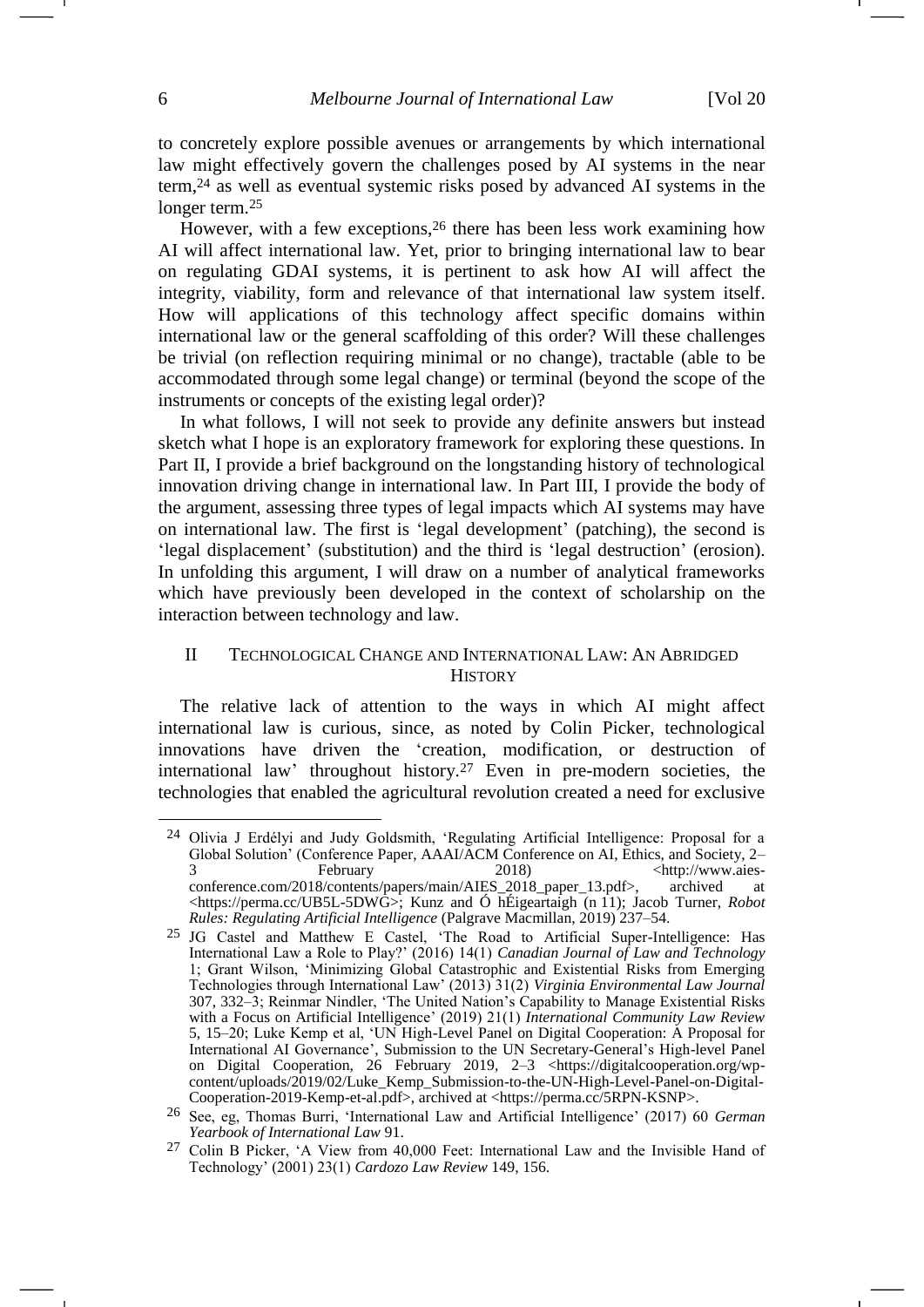and persistent control of land, which led to the first (tacit) expression of concepts of sovereignty and diplomatic relations.<sup>28</sup> Advances in ship and navigation technologies during the  $16<sup>th</sup>$  and  $17<sup>th</sup>$  centuries increased coastal states' ability to project military force and exclude rivals from trade routes, which offered the impetus for Hugo Grotius' seminal articulation of the principle of *mare liberum*  (freedom of the seas) in response, considered by some to be the founding moment for international law.<sup>29</sup>

The development and proliferation of new military technologies enabled unforeseen brutality in several major systemic wars, which motivated key developments in international law. For instance, the proliferation and use of gunpowder weaponry in the Thirty Years' War contributed to the states party's willingness to forestall a repeat of that war's brutality through the *Treaty of*  Westphalia in 1648.<sup>30</sup> In the 20<sup>th</sup> century, the technology-enhanced nightmares of trench warfare during the First World War and the nuclear shadow of the Second World War contributed to the establishment of the Permanent Court of International Justice and the UN, respectively. <sup>31</sup> In these cases, the new technology-enabled (threat of) unprecedented bloodshed generated at least part of the critical political momentum necessary for landmark legal innovations aimed at mitigating avenues for future turbulence and conflict, or at containing its horror. 32

<span id="page-6-0"></span>Specific technologies can also upset 'narrow' legal regimes. At the 1907 Second Hague Conference, the *Convention Relative to the Creation of an International Prize Court* was proposed to hear cases regarding the capturing of prizes (material, mostly ships) during wartime.<sup>33</sup> As it was, the initiative soon proved abortive: its political prospects were never promising, and by 1912, it was clear the proposed Prize Court was dead in the water as it became evident that major naval powers would refuse to ratify the key 1909 *Declaration concerning the Laws of Naval War*. <sup>34</sup> Nonetheless, the *Convention* marked history's first treaty proposal for a truly international court. Yet, even had it been politically successful, the rapid technological change at the time would have plausibly made its mission and role moot before long. Specifically, the eventual advent of submarine warfare saw a shift in the practical nature of naval warfare that would

<sup>28</sup> Ibid 158.

<sup>29</sup> Ibid 160–3.

<sup>30</sup> Ibid 163.

<sup>31</sup> Ibid 163–4 n 37.

<sup>32</sup> Ibid 163–4. For a survey of the rationales motivating various historical arms control efforts (examined in light of a possible autonomous weapons ban), see also Paul Scharre, *Army of None: Autonomous Weapons and the Future of War* (WW Norton, 2018) 331–45 ('*Army of None*').

<sup>33</sup> *Convention for the Establishment of an International Prize Court*, signed 18 October 1907, 205 CTS 381 (not in force). See generally Henry B Brown, 'The Proposed International Prize Court' (1908) 2(3) *American Journal of International Law* 476.

<sup>34</sup> *Final Protocol of the Naval Conference*, signed 26 February 1909, 208 CTS 338 (not in force). On the stillbirth of the Permanent Court of International Justice, see Manley O Hudson, *The Permanent Court of International Justice 1920–1942: A Treatise* (Macmillan, 1943) 78; Eugene Kontorovich, 'Three International Courts and Their Constitutional Problems' (2014) 99(6) *Cornell Law Review* 1353, 1380. See generally James Brown Scott, 'The International Court of Prize' (1911) 5(2) *American Journal of International Law* 302, 314; James L Tryon, 'The International Prize Court and Code' (1911) 20(8) *Yale Law Journal* 604.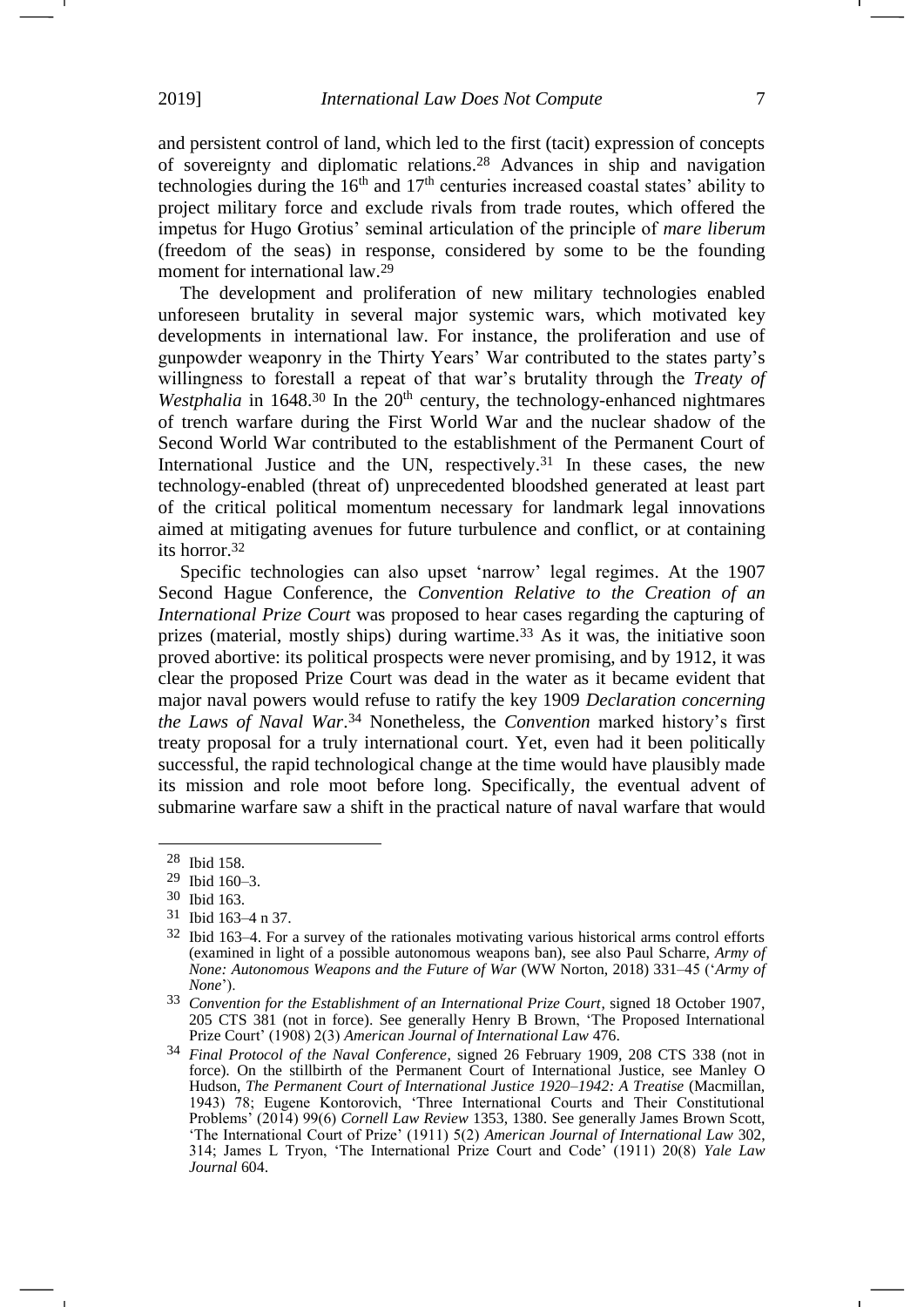have challenged or superseded many of the Court's key operational assumptions.<sup>35</sup> In contrast with surface navy vessels, submarines relied on surprise and stealth; they found it hard to clearly or reliably distinguish merchant from navy vessels while submerged and were vulnerable to small arms fire if they surfaced to issue warnings or request right of visit and search.<sup>36</sup> Moreover, submarines at any rate did not have the spare space to carry enemy prize crew back to port.<sup>37</sup> Indeed, the tactical and operational demands of the technological shift towards submarine warfare would also prove a thorn in the side of subsequent tools of international law aimed at regulating naval warfare. For example, Rebecca Crootof has discussed how the 1930 *Limitation and Reduction of Naval Armament (London Naval Treaty)* and the 1936 *Limitation of Naval Armament (Second London Naval Treaty)* — which held that submarines were not distinct from surface warships, and as such were also bound by the prohibition against attacking enemy merchant vessels without first ensuring the safety of their sailors — became functionally eroded by a subsequently developed customary international law of submarine warfare, <sup>38</sup> as the abovementioned tactical and logistical constraints on submarine operation came to be far more determinative of actual practices than were the extant treaty instruments nominally in force. In fact, Crootof argues that this customary norm, which matured in the Second World War, effectively expanded states' rights with regard to the lawful use of submarines, rendering the older treaties 'dead letter'. <sup>39</sup> She describes this as an illustration of a broader pattern whereby technological developments continuously (or iteratively) challenge or bypass existing governance approaches, leaving in their wake 'jurisprudential space junk':<sup>40</sup> collections of fragmented, hard-to-amend treaty regimes which 'are theoretically in force but actually simply clutter and confuse the relevant legal regime'. 41

<span id="page-7-0"></span>In the post-war era, technological developments have played decisive roles in the initial formulation and course of development of diverse areas of international law, from the law of the sea to the international law of fisheries, and from non-proliferation regimes for modern weapons of mass destruction to space law.<sup>42</sup> Moreover, in the last three decades, advances in communication technologies — and specifically the internet — have significantly enhanced information exchange, altering the institutional and logistical landscape of international law formation and enforcement. For one, the greater dissemination of information enabled by the internet can make it easier for states to learn about

<sup>35</sup> Janet Marilyn Manson, 'International Law, German Submarines and American Policy' (MA Thesis, Portland State University, 1977) 7–9.

<sup>36</sup> Ibid 9.

<sup>37</sup> Ibid 8.

<sup>38</sup> *Limitation and Reduction of Naval Armament (London Naval Treaty)*, signed 22 April 1930, 112 LNTS 65 (entered into force 31 December 1930); *Limitation of Naval Armament (Second London Naval Treaty)*, signed 25 March 1936, 197 LNTS 387 (entered into force 29 July 1937); Rebecca Crootof, 'Jurisprudential Space Junk: Treaties and New Technologies' in Chiara Giorgetti and Natalie Klein (eds), *Resolving Conflicts in the Law: Essays in Honour of Lea Brilmayer* (Brill Nijhoff, 2019) 106, 113–14.

<sup>39</sup> Crootof (n [38\)](#page-7-0) 114.

<sup>40</sup> Ibid 107.

<sup>41</sup> Ibid.

<sup>42</sup> Picker (n [27\)](#page-5-0) 164–78.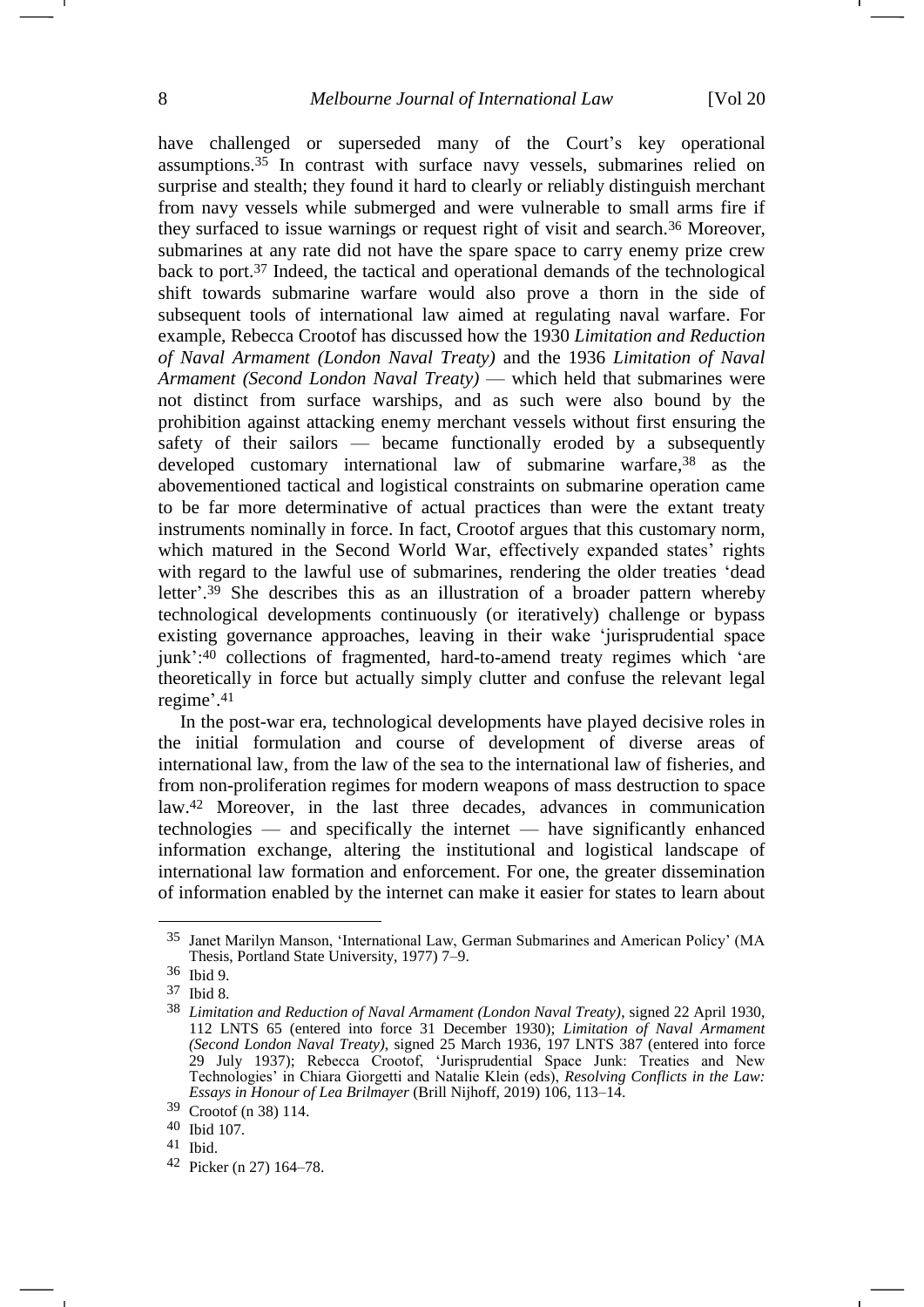the practices and laws of others, facilitating legal harmonisation. Moreover, it renders it easier for states party to locate and apply evidence for customary international law.<sup>43</sup>

On a process level, communication technologies have also shaped the creation of international law. For instance, travel and communications technologies have made treaty negotiation 'faster and easier', <sup>44</sup> as state representatives can receive more rapid guidance and approval; a shift noted by Louis B Sohn in 1973, when he wrote:

Now information can be transmitted quickly in both directions, and the process of final approval can be expedited. … Thus, new application of technology and science lead not only to new rules but also to new methods of creating new rules.45

Moreover, these communications technologies have not just sped up the development of international law but have also changed its character, as they enable more states and institutions — particularly non-governmental organisations — to mobilise for and participate in the negotiation process of treaties,<sup>46</sup> such as the *Anti-Personnel Mine Ban Convention*<sup>47</sup> or the *Paris Agreement*. <sup>48</sup> On the other hand, if the internet's apparent transparency of information has resulted in an increased democratisation of international law formation processes, its demonstrated opacity of identity also gives it a reverse face. The ability of states to interfere in each other's affairs through deniable cyberattacks and digital (mis)information campaigns (whether by trolls or bots) is one technology-mediated strategy that has been used to considerable political effect <sup>49</sup> and which risks hollowing out cornerstone international law concepts such as 'state sovereignty' or 'state aggression'.

All of this is not to suggest that the effect of technological development on international legal concepts or instruments is always (or even ever) unidirectional, straightforward or irresistible. Nonetheless, given the historical track record of technologies serving as one vector in seminal legal change, what does all this spell for the effect of transformative AI on international law?

<sup>43</sup> Ibid 198.

<sup>44</sup> Crootof (n [38\)](#page-7-0) 107.

<sup>45</sup> Louis B Sohn, 'The Impact of Technological Changes on International Law' (1973) 30(1) *Washington and Lee Law Review* 1, 10.

<sup>46</sup> Picker (n [27\)](#page-5-0) 199.

<sup>47</sup> *Convention on the Prohibition of the Use, Stockpiling, Production and Transfer of Anti-Personnel Mines and on Their Destruction*, opened for signature 3 December 1997, 2056 UNTS 211 (entered into force 1 March 1999) ('*Anti-Personnel Mine Ban Convention*').

<sup>48</sup> *Paris Agreement*, opened for signature 22 April 2016, [2016] ATS 24 (entered into force 4 November 2016).

<sup>49</sup> See, eg, Philip N Howard and Bence Kollanyi, 'Bots, #StrongerIn, and #Brexit: Computational Propaganda during the UK–EU Referendum' (Research Note No 2016.1, COMPROP, 2016); Mark Leiser, 'AstroTurfing, "CyberTurfing" and Other Online Persuasion Campaigns' (2016) 7(1) *European Journal of Law and Technology* 1. For a discussion of the interrelation of information and cyber-warfare with international law, see also ME Bowman, 'Is International Law Ready for the Information Age?' (1996) 19(5) *Fordham International Law Journal* 1935; Christopher C Joyner and Catherine Lotrionte, 'Information Warfare as International Coercion: Elements of a Legal Framework' (2001) 12(5) *European Journal of International Law* 825; Sean Kanuck, 'Sovereign Discourse on Cyber Conflict under International Law' (2010) 88(7) *Texas Law Review* 1571.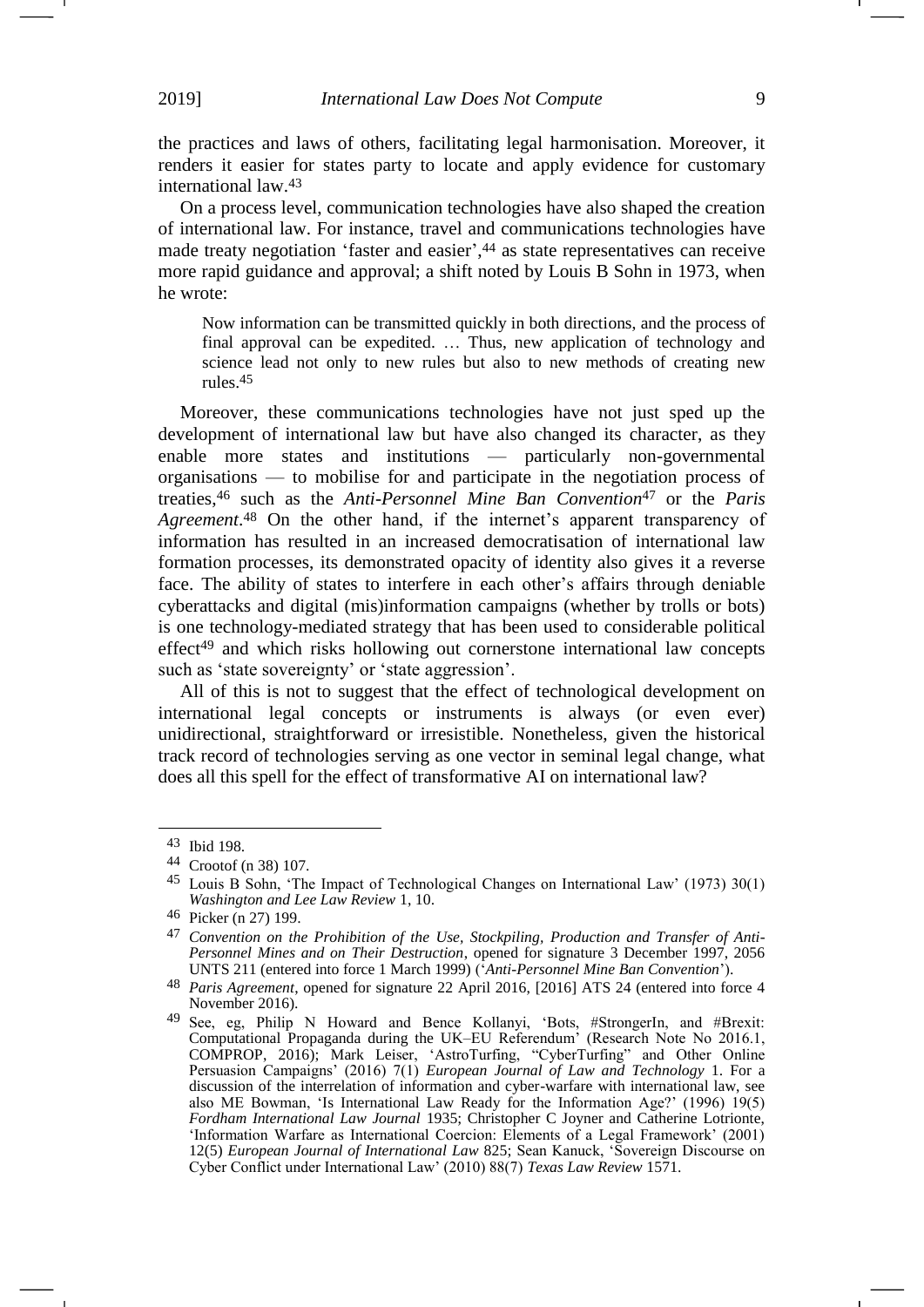## 10 *Melbourne Journal of International Law* [Vol 20

## III AI AND INTERNATIONAL LAW: THREE EFFECTS

AI may change the international legal situation both directly and indirectly. Directly, it generates new legal situations by creating new legal entities or by enabling new behaviour. Indirectly, AI may shift the incentives or values for states interacting with international law. Out of this, we may distinguish three types of legal impacts effected by any sufficiently disruptive technology such as AI. The first is legal development (change of elements leading to a need for legal change to accommodate or address the new situation), the second is legal displacement (systemic substitution of regulatory modality; the 'automation' of international law) and the third is legal destruction (systemic disruption of key premises; erosion). I will examine all three in turn to understand the conditions under which a technology such as AI might produce manageable (nondisruptive) development or change, where it might be vulnerable to legal displacement and where it might lead to international legal destruction.

# A *AI and Legal Development*

Bennett Moses has argued in favour of a theory of 'law and technological change'.<sup>50</sup> She argues that while not every technology creates the occasion or need for new litigation or legal scholarship, technological change does often create a recurring dilemma for law by creating new entities or enabling new behaviour.<sup>51</sup> In her analysis, this creates four distinct types of new legal situations which call for legal development: (1) a need for new, special laws; (2) legal uncertainty; (3) incorrect scope (under- or over-inclusiveness of laws); and (4) legal obsolescence.<sup>52</sup> Whilst originally developed in the context of domestic legal systems, Bennett Moses' model nonetheless offers valuable lessons for understanding the space of legal problems generated or provoked by new technologies more broadly. Of course, there are important operational differences between national and international law; yet the insights from her model are not dependent on the specific legal toolset in question (whether domestic or international), but rather describe the features of the legal problems that are to be regulated — situations which pose problems for any normative system of law.<sup>53</sup> I will therefore discuss these four types of legal situations in turn and offer some preliminary examples of how these might apply in the context of AI systems.

#### 1 *The Need for New Laws*

The technology creates a straightforward need for new sui generis rules to deal with new situations or forms of conduct, or to ban a particular technology or particular applications. AI may enable new, morally problematic or politically or strategically disruptive forms of conduct — say, the systematic monitoring and control of populations through enhanced surveillance; the deployment of fully autonomous weapons or (cyber)warfare systems operationally susceptible to

1

<sup>50</sup> Lyria Bennett Moses, 'Why Have a Theory of Law and Technological Change?' (2007) 8(2) *Minnesota Journal of Law, Science and Technology* 589, 590, 605–6.

<sup>51</sup> Bennett Moses, 'Recurring Dilemmas' (n [18\)](#page-4-0) 4–5.

<sup>52</sup> Ibid 8.

<sup>53</sup> I thank Bennett Moses for flagging this question.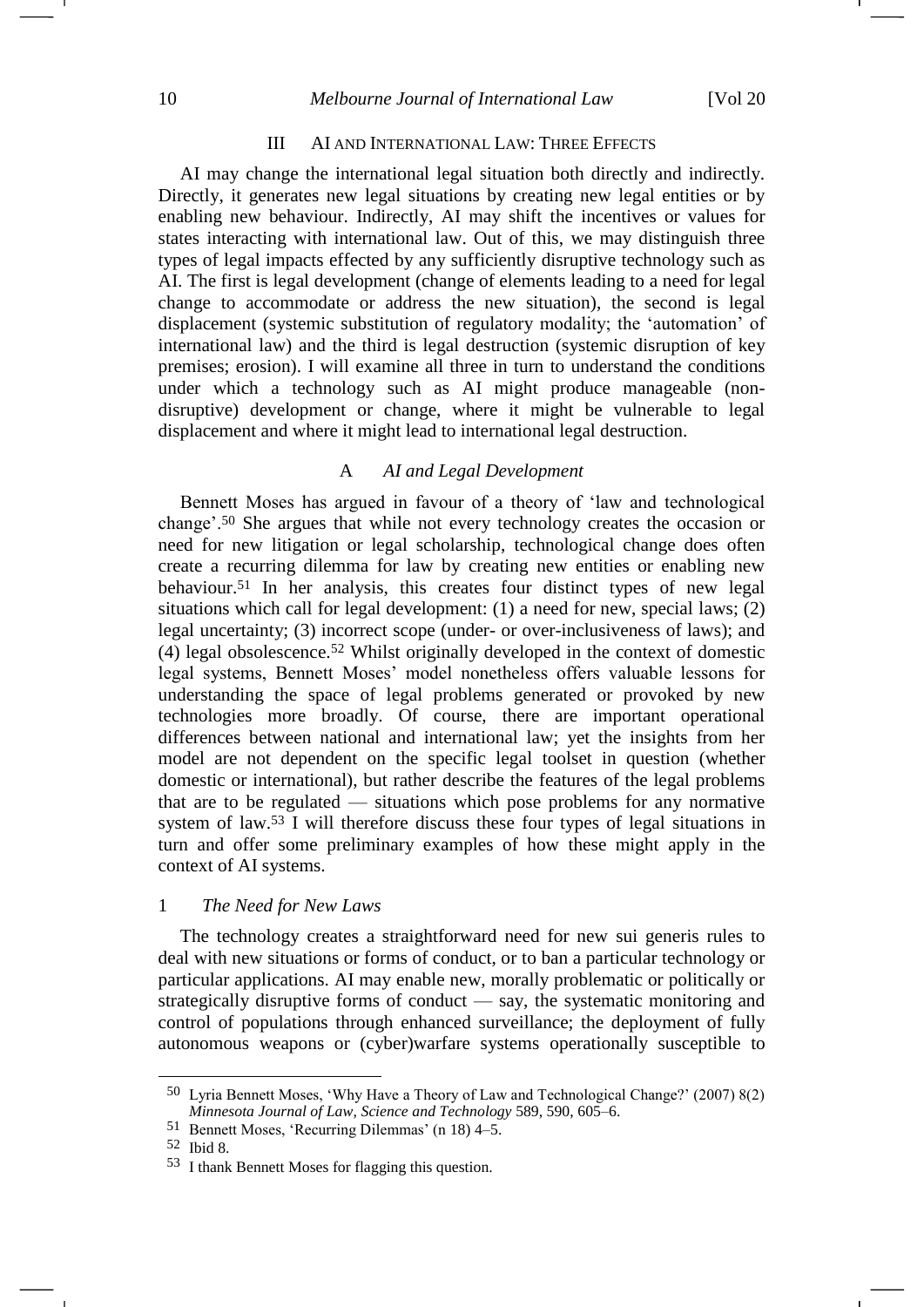emergent accidents;<sup>54</sup> or the tracking of rival nuclear assets in ways that threaten deterrence stability.<sup>55</sup> Such conduct may be considered hazardous and undesirable by most or all of the states involved, which therefore creates both a need and the conditions for new treaties to explicitly ban or control the development, deployment or use of these systems. In an international legal context, this might echo past (multilateral or bilateral) arms control efforts, such as the 1968 *Treaty on the Non-Proliferation of Nuclear Weapons*<sup>56</sup> or the 1972 *Treaty on the Limitation of Anti-Ballistic Missile Systems*. <sup>57</sup> While the creation of new technology-specific treaty regimes to address the gaps has not always been politically easy, the international legal system is, at least in principle, clearly capable of proposing and promulgating new legal regimes in order to address the gaps opened up by new technologies — even those as potentially transformative as AI.

## 2 *Legal Uncertainty*

The technology creates uncertainty regarding how the existing law applies to the new forms of conduct. This includes uncertainty over how a new activity, entity or relationship will be classified, either because no adequate classification exists, because it fits into more than one existing classification and becomes subject to different, conflicting rules or because an existing category becomes ambiguous in light of the new forms of conduct.<sup>58</sup> This may lead to a need for existing legal rules to be clarified or sharpened.<sup>59</sup> Matthew Scherer has argued that the autonomy, opacity and unpredictability of certain AI systems might create uncertainty over concepts such as attribution, control and responsibility. 60 On the other hand, Thomas Burri has argued that the case law of international

<u>.</u>

<span id="page-10-0"></span>-1

<sup>54</sup> Paul Scharre, 'Flash War: Autonomous Weapons and Strategic Stability' (Conference Presentation, The Weaponization of Increasingly Autonomous Technologies: Understanding<br>Different Types of Risks, 11 April 2016) 16, 18–19 Different Types of Risks, 11 April 2016) 16, 18–19  $\langle$ http://www.unidir.ch/files/conferences/pdfs/-en-1-1113.pdf>, archived at [<https://perma.cc/YUJ2-FY3U>](https://perma.cc/YUJ2-FY3U); Richard Danzig, Center for a New American Security, *Technology Roulette: Managing Loss of Control as Many Militaries Pursue Technological Superiority* (Report, June 2018) 40 [<https://s3.amazonaws.com/files.cnas.org/documents/CNASReport-Technology-Roulette-](https://s3.amazonaws.com/files.cnas.org/documents/CNASReport-Technology-Roulette-DoSproof2v2.pdf?mtime=20180628072101)[DoSproof2v2.pdf?mtime=20180628072101>](https://s3.amazonaws.com/files.cnas.org/documents/CNASReport-Technology-Roulette-DoSproof2v2.pdf?mtime=20180628072101), archived at [<https://perma.cc/ULE6-YT7A>](https://perma.cc/ULE6-YT7A); Matthijs M Maas, 'Regulating for "Normal AI Accidents": Operational Lessons for the Responsible Governance of AI Deployment' (Conference Paper, AAAI/ACM Conference on AI, Ethics and Society, 2–3 February 2018) <http://www.aies-conference.com/wpcontent/papers/main/AIES\_2018\_paper\_118.pdf>, archived at <https://perma.cc/C5DA-PDL6>.

<sup>55</sup> Lieber and Press (n [9\)](#page-2-1).

<sup>56</sup> *Treaty on the Non-Proliferation of Nuclear Weapons*, opened for signature 1 July 1968, 729 UNTS 161 (entered into force 5 March 1970).

<sup>57</sup> *Treaty on the Limitation of Anti-Ballistic Missile Systems*, United States of America–Soviet Union, signed 26 May 1972, 944 UNTS 13 (entered into force 3 October 1972) ('*Anti-Ballistic Missile Treaty*'). Cf Emanuel Adler, 'The Emergence of Cooperation: National Epistemic Communities and the International Evolution of the Idea of Nuclear Arms Control' (1992) 46(1) *International Organization* 101. For a recent application of the historical lessons from these cases and for designing arms control regimes for present or future military AI systems, see also Maas, 'How Viable Is International Arms Control for Military Artificial Intelligence?' ([n 22\)](#page-4-1).

<sup>58</sup> Bennett Moses, 'Recurring Dilemmas' (n [18\)](#page-4-0) 26.

<sup>59</sup> Ibid 16.

<sup>60</sup> Scherer, 'Regulating Artificial Intelligence Systems' (n [20\)](#page-4-2) 363–6.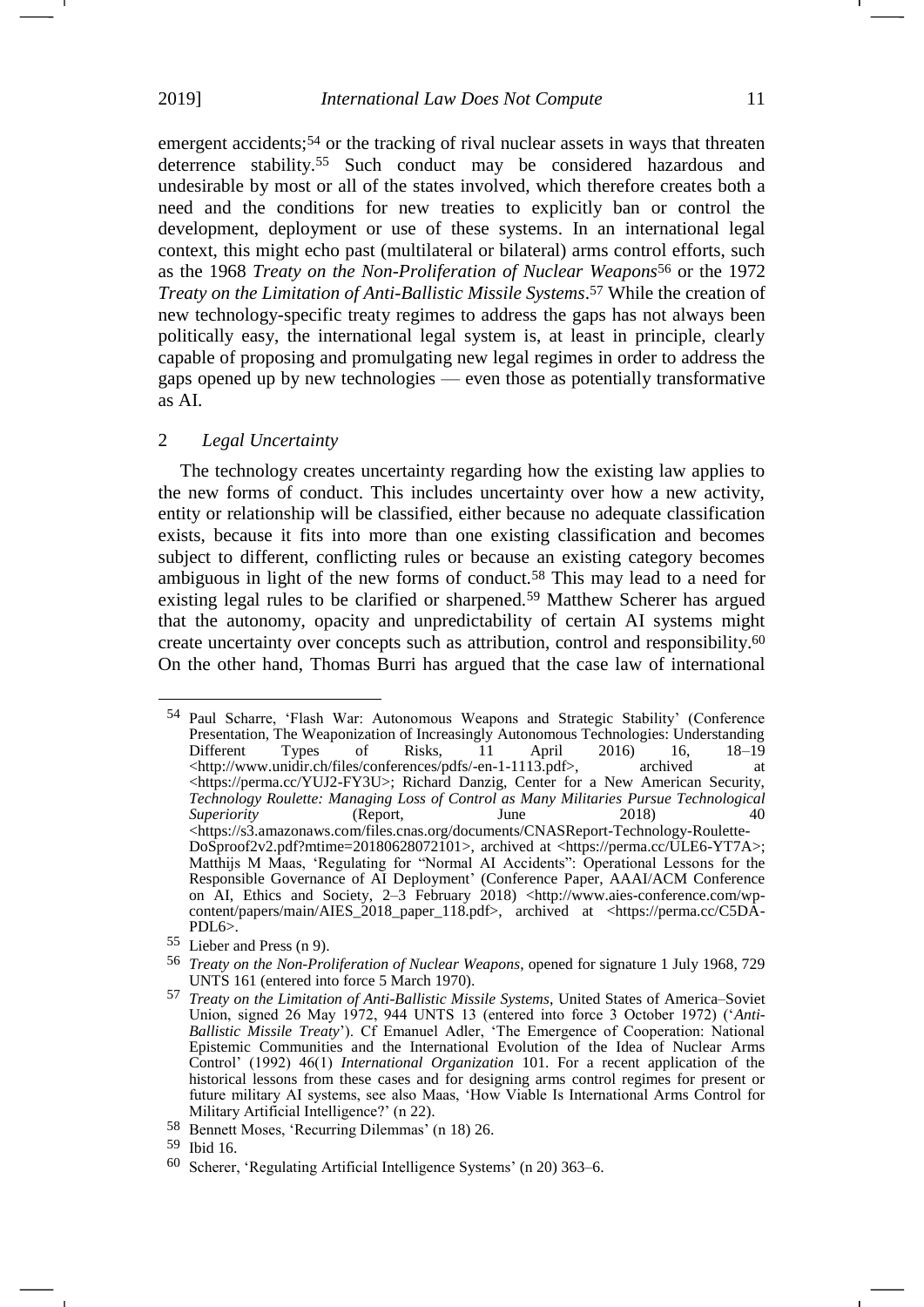courts (such as the International Tribunal for the Former Yugoslavia or the International Court of Justice ('ICJ')) includes more than sufficient precedent for resolving questions of state control, attribution and the limits of delegation.<sup>61</sup> Even if such judicial clarification were not available, new laws, treaties or customary international law could, again, plug the gaps to provide the necessary conceptual clarification around AI systems, thus accommodating these changes within the international legal system.

## 3 *Incorrect Scope*

<span id="page-11-0"></span>The new technology creates new contexts that lead to inappropriate overinclusiveness and under-inclusiveness of existing laws. Previously unproblematic laws are suddenly found to have an inappropriate scope. For instance, some have argued — on purely legal rather than ethical or philosophical grounds — that it may already, today, be possible to grant certain algorithms some semblance of personhood. For instance, Shawn Bayern has argued that loopholes in existing US company law might already allow for the incorporation of a limited liability company ('LLC') whose operating agreement places it under operational control of an AI system.<sup>62</sup> After having every other (human) member withdraw, the LLC would be left with an algorithm wholly and solely in charge, functionally establishing artificially intelligent entities with legal personhood.<sup>63</sup> While others have argued that courts would not interpret the relevant statutes in this way, as this outcome would be considered contrary to legislative intention,<sup>64</sup> Bayern and others have since sought to extend their argument to the legal systems of Germany, Switzerland and the United Kingdom. <sup>65</sup> Burri has argued that, if such an entity were to be established in a European Union member state, the internal market principle of the mutual recognition of national legal personality — as established in the European Court of Justice rulings in *Centros Ltd v Erhvervs-og Selskabsstyrelsen* and *Überseering BV v Nordic Construction Company Baumanagement GmbH*<sup>66</sup> would mean that this entity would have to be recognised by all EU member states.<sup>67</sup> Such legal ploys or exploits to establish AI personhood, if indeed viable,

<span id="page-11-1"></span><sup>61</sup> Burri, 'International Law and Artificial Intelligence' (n [26\)](#page-5-1) 101–3, 108.

<sup>62</sup> Shawn Bayern, 'The Implications of Modern Business-Entity Law for the Regulation of Autonomous Systems' (2016) 7(2) *European Journal of Risk Regulation* 297, 300–4.

<sup>63</sup> Ibid 302.

<sup>64</sup> Matt Scherer, 'Is AI Personhood Already Possible under US LLC Laws? (Part One: New York)', *Law and AI* (Blog Post, 14 May 2017) <http://www.lawandai.com/2017/05/14/is-aipersonhood-already-possible-under-current-u-s-laws-dont-count-on-it-part-one/>, archived at [<https://perma.cc/5DNW-X2TY>](https://perma.cc/5DNW-X2TY). Cf Turner (n [24\)](#page-5-2) 177.

<sup>65</sup> Shawn Bayern et al, 'Company Law and Autonomous Systems: A Blueprint for Lawyers, Entrepreneurs, and Regulators' (2017) 9(2) *Hastings Science and Technology Law Journal* 135, 139–53, 160.

<sup>66</sup> *Centros Ltd v Erhvervs-og Selskabsstyrelsen* (C-212/97) [1999] ECR I-1459, I-1497; *Überseering BV v Nordic Construction Company Baumanagement GmbH (NCC)* (C-208/00) [2002] ECR I-9943, I-9975–6, cited in Burri, 'International Law and Artificial Intelligence' (n [26\)](#page-5-1) 96. See generally Wulf-Henning Roth, 'From *Centros* to *Ueberseering*: Free Movement of Companies, Private International Law, and Community Law' (2003) 52(1) *International and Comparative Law Quarterly* 177.

<sup>67</sup> Thomas Burri, 'Free Movement of Algorithms: Artificially Intelligent Persons Conquer the European Union's Internal Market' in Woodrow Barfield and Ugo Pagallo (eds), *Research Handbook on the Law of Artificial Intelligence* (Edward Elgar, 2018) 537, 545.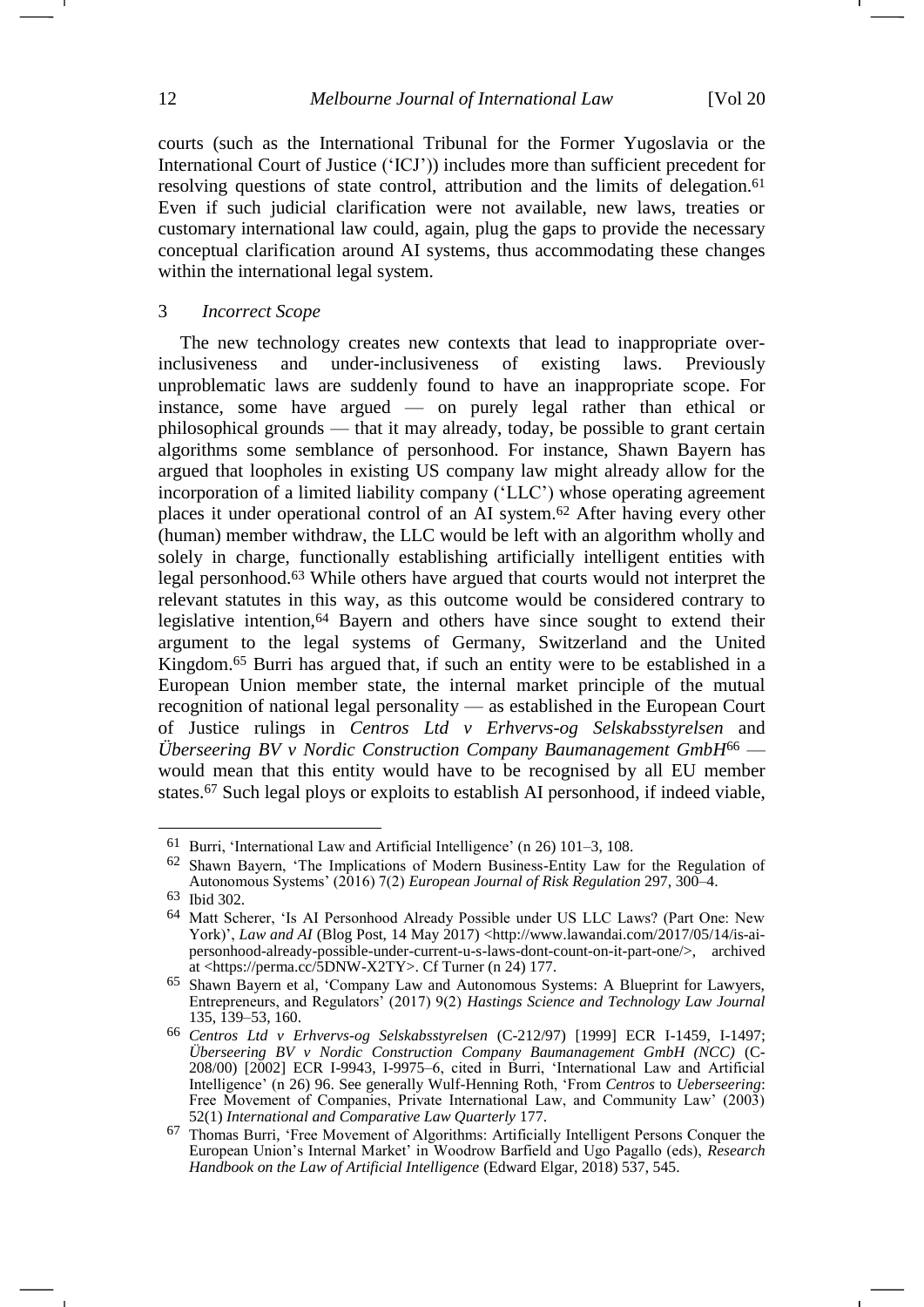<u>.</u>

would create potential for criminal abuse,<sup>68</sup> and arguably create an inappropriate over-inclusiveness of existing laws,<sup>69</sup> such that this gap should be rapidly patched through legal review or legislation.

#### 4 *Legal Obsolescence*

The new technology leads to the obsolescence of particular laws, because the law is no longer needed, justified, or cost-effective to enforce. First, technology can provoke legal obsolescence because conduct that was regulated by the existing laws has itself been rendered obsolete by new technologies, such that the law is no longer needed. <sup>70</sup> To understand such 'obsolescence through obscurity', one might consider laws governing communication by postal pigeon or by telegraph: whilst the precedent they set may certainly still provide key legal metaphors that shape the path of subsequent legal interpretation, especially in common law contexts, <sup>71</sup> the laws themselves are no longer invoked. In principle, they might be struck from the books, and no citizen would even notice. Might international law ever be rendered obsolete in this manner? If, for the sake of argument, AI-steered combat platforms were to fully replace human soldiers on the battlefield, this might render moot certain *jus in bello*/international humanitarian law ('IHL') principles dictating the treatment of prisoners of war. Would such a development be a problem? That depends on whether one takes a view of IHL as being narrowly meant 'to limit the effects of armed conflict'<sup>72</sup> on non-combatants. If so, one can argue that the removal of potential prisoners of war from the theatres of war has successfully achieved at least this sub-goal of IHL. Of course, IHL is hardly limited to the treatment of prisoners of war alone, and a more refined IHL perspective that also considers the effects of these AI combat systems on other non-combatants — such as local civilians — might still hold much force, making those parts of IHL more resilient to legal obsolescence.

Secondly, technology could lead to legal obsolescence because a rule can no longer be justified. For instance, the human right to work, as enshrined in the *Universal Declaration of Human Rights* and the *International Covenant on Economic, Social and Cultural Rights*, <sup>73</sup> appears premised on the notion that a society can provide productive employment opportunities for all its members. If, as some argue, AI systems will be able to surpass human beings in more and -1

<sup>68</sup> Lynn M LoPucki, 'Algorithmic Entities' (2018) 95(4) *Washington University Law Review*  887, 890. On the overarching challenges that AI-supported crime may pose for existing (criminal) liability models, and specifically the actus reus or mens rea standards, see also Thomas C King et al, 'Artificial Intelligence Crime: An Interdisciplinary Analysis of Foreseeable Threats and Solutions' (2019) *Science and Engineering Ethics* (forthcoming) 7– 9.

<sup>69</sup> See Burri, 'International Law and Artificial Intelligence' (n [26\)](#page-5-1) 95–8.

<sup>70</sup> Bennett Moses, 'Recurring Dilemmas' (n [18\)](#page-4-0) 46–8.

<sup>71</sup> Cf Gregory N Mandel, 'Legal Evolution in Response to Technological Change' in Roger Brownsword, Eloise Scotford and Karen Yeung (eds), *The Oxford Handbook of Law, Regulation, and Technology* (Oxford University Press, 2017) 225, 233–4.

<sup>72</sup> ICRC, *What Is International Humanitarian Law?* (Fact Sheet, July 2004) [<https://www.icrc.org/en/doc/assets/files/other/what\\_is\\_ihl.pdf>](https://www.icrc.org/en/doc/assets/files/other/what_is_ihl.pdf), archived at <https://perma.cc/QN5N-V3X5>.

<sup>73</sup> *Universal Declaration of Human Rights*, GA Res 217A (III), UN GAOR, UN Doc A/810 (10 December 1948) art 23(1); *International Covenant on Economic, Social and Cultural Rights*, opened for signature 16 December 1966, 993 UNTS 3 (entered into force 3 January 1976) art 6(1).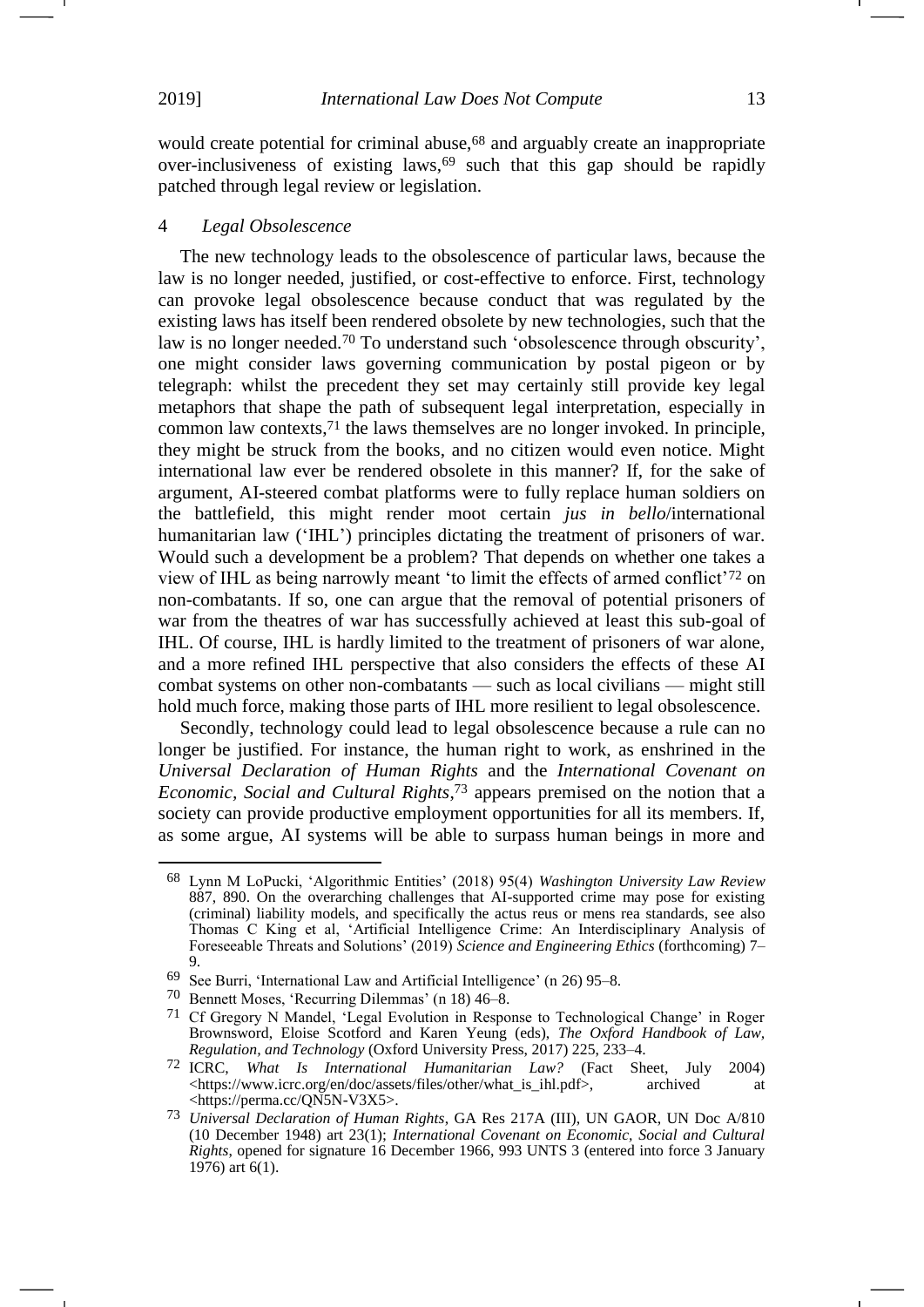more skills,<sup>74</sup> simply rendering large swathes of jobs obsolete and a large population permanently and hopelessly unemployable,<sup>75</sup> that cornerstone assumption (admittedly always an aspirational rather than an enforceable right) might have to be substantially revised or reconsidered. More concretely, the changes in the employment market might render large parts of the legal regime built up by the International Labour Organization (hundreds of treaties, as well as extensive soft law) moot.

Thirdly, technology might lead to legal obsolescence because a rule is no longer cost-effective to enforce. To take one (perhaps slightly quixotic) example: while AI could help in the general monitoring, modelling and prediction of human rights abuses or episodes of mass violence,<sup>76</sup> AI-produced 'DeepFakes'<sup>77</sup> techniques could also enable the at-scale forging of video documentation — say, of presumed human rights abuses. Indeed, scholars have raised the possibility that such DeepFakes may adversely affect the probative value of (video) evidence — not just in domestic courts, but also in the sense that it could erode the epistemological foundation of international journalism, human rights investigations or judicial proceedings. <sup>78</sup> The use of DeepFakes could enable malicious (or politically interested) actors to swamp human rights bodies or media observers with fake reports which could only be revealed as such after laborious analysis. Such strategies would simultaneously erode the credibility of genuine reports and impose heavy costs on these organisations, rendering effective monitoring and enforcement of human rights norms more difficult yet.

<span id="page-13-0"></span>These situations demonstrate how AI might drive legal change by creating new entities, enabling new behaviour, or by shifting incentives of actors. Bennett Moses and others argue that these four cases — the need for new laws, legal uncertainty, incorrect scope and legal obsolescence — demonstrate how technology can create an intractable recurring dilemma; <sup>79</sup> a problem against which legal systems cannot be future-proofed.<sup>80</sup> Nonetheless, the above discussion also shows that in many cases, abstract legal notions are flexible enough to be invoked, reinterpreted or adapted to these new situations: in that sense, legal development is almost always possible in principle. Discussing the

 $74$  Grace et al (n [12\)](#page-2-2).

<sup>75</sup> Carl Benedikt Frey and Michael A Osborne, 'The Future of Employment: How Susceptible Are Jobs to Computerisation?' (2017) 114 *Technological Forecasting and Social Change* 254, 265–9. See Erin Winick, 'Every Study We Could Find on What Automation Will Do to Jobs, in One Chart', *MIT Technology Review* (online, 25 January 2018) <https://www.technologyreview.com/s/610005/every-study-we-could-find-on-whatautomation-will-do-to-jobs-in-one-chart/>, archived at [<https://perma.cc/9XQ7-AEGJ>](https://perma.cc/9XQ7-AEGJ). See generally McKinsey Global Institute, *Jobs Lost, Jobs Gained: Workforce Transitions in a Time of Automation* (Report, December 2017).

<sup>76</sup> Cf Part III(A)(2).

<sup>77</sup> See generally Bobby Chesney and Danielle Citron, 'Deep Fakes: A Looming Challenge for Privacy, Democracy, and National Security' (2019) 107 *California Law Review* (forthcoming).

<sup>78</sup> Marie-Helen Maras and Alex Alexandrou, 'Determining Authenticity of Video Evidence in the Age of Artificial Intelligence and in the Wake of Deepfake Videos' (2019) 23(3) *International Journal of Evidence and Proof* 255, 258. Steven Livingston and Mathias Risse, 'The Future Impact of Artificial Intelligence on Humans and Human Rights' (2019) 33(2) *Ethics and International Affairs* 141, 144.

<sup>79</sup> Bennett Moses, 'Recurring Dilemmas' (n [18\)](#page-4-0).

<sup>80</sup> Friedman (n [18\)](#page-4-0) 85.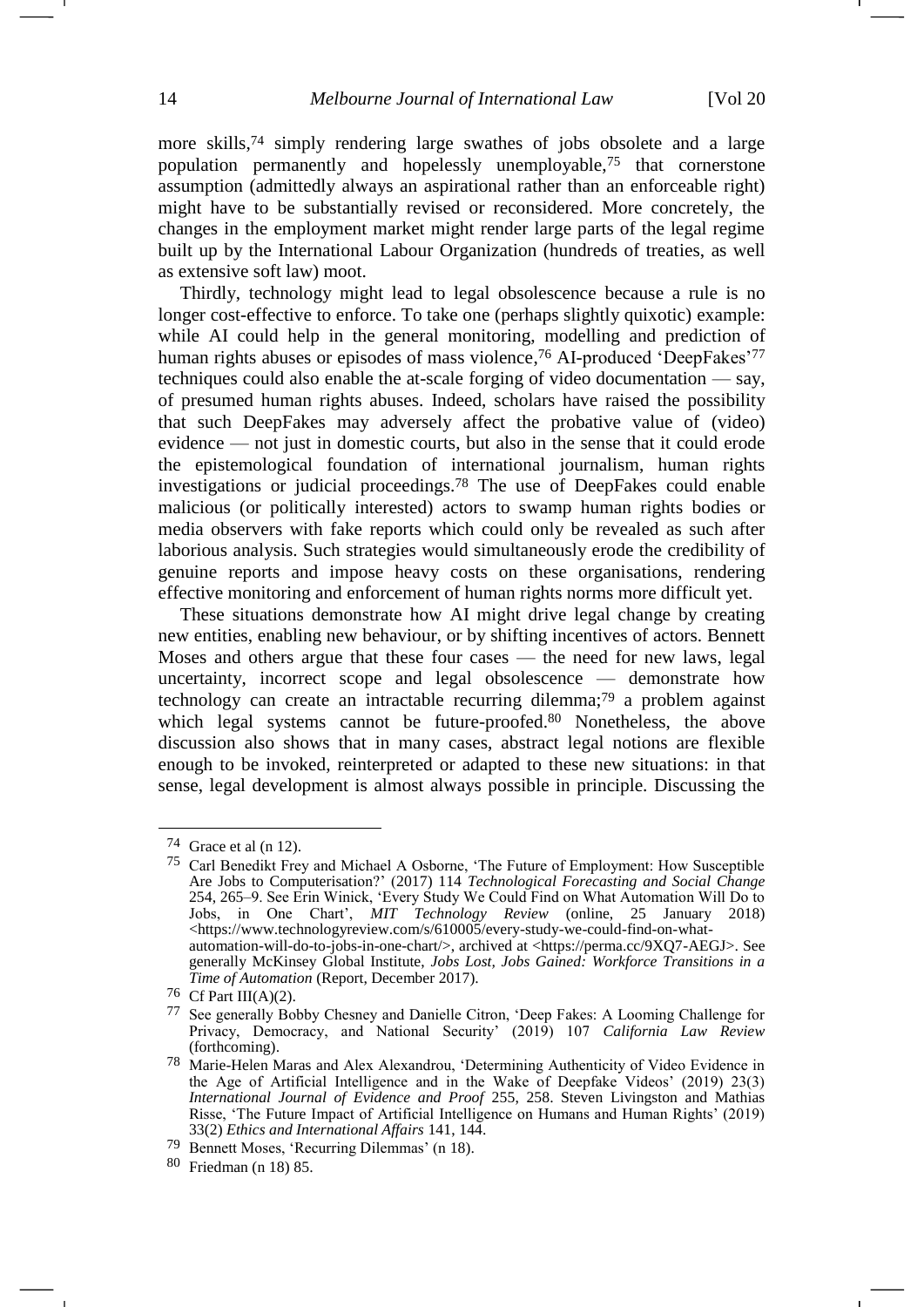international law context, Picker echoes Bennet Moses' emphasis on legal development, arguing that technological innovations may drive change in international law by causing states to:

(1) agree to modify their behavior (usually through the device of a treaty); (2) abandon previously agreed behavior (abandonment of treaties); (3) abandon the effort to agree on new behavior (abandonment of treaty formation); (4) engage in new practices that eventually are accepted by the global community (creating customary international law); (5) abandon previously widely accepted customs (abandonment of customary international law); or (6) accept peremptory obligations (creating *ius cogens*).81

Many of the above-discussed scenarios of AI, while at times challenging to international law as it exists, might arguably be well-accommodated within that system through routine legal development by new customary international law, peremptory obligations or treaties. The pertinent question then becomes whether such legal development to patch the 'holes' in international law is actually politically feasible. I will turn to that question later in Part III(C), but I will first discuss the prospects of AI *displacing* international law.

# B *AI and Legal Displacement*

So far, I have discussed how distinct uses of AI systems could drive legal change and the development of international law. Before I turn to the separate question of whether such development might be politically feasible (or whether AI systems might instead frustrate and erode such developments), an additional question can be asked: to what extent might AI systems be used to 'displace' or 'substitute for' international law? One can consider two subcategories of legal displacement by AI: first, legal automation — using AI in the production and enforcement of 'normative' international law; and, secondly, legal replacement — using AI to facilitate a shift in the fundamental 'regulatory modality' of international law by enabling the non-normative 'technological management' or 'nudging' of state behaviour.

# 1 *The Automation of International Law*

In the first, more modest case; can we automate international law? Could AI be used in the production or enforcement of 'normative' international law? The latter case of enforcement seems straightforward: for many years, technologies such as signals intelligence, satellites, arrays of (seismic, hydroacoustic, infrasound and radionuclide) monitoring stations and — aided by arrangements such as the 1992 *Treaty on Open Skies* — surveillance or radionuclide 'sniffer' aircraft have all played (stated and unstated) roles in enabling states party to monitor and verify each other's (non)compliance with treaty commitments or

1

<sup>81</sup> Picker (n [27\)](#page-5-0) 156.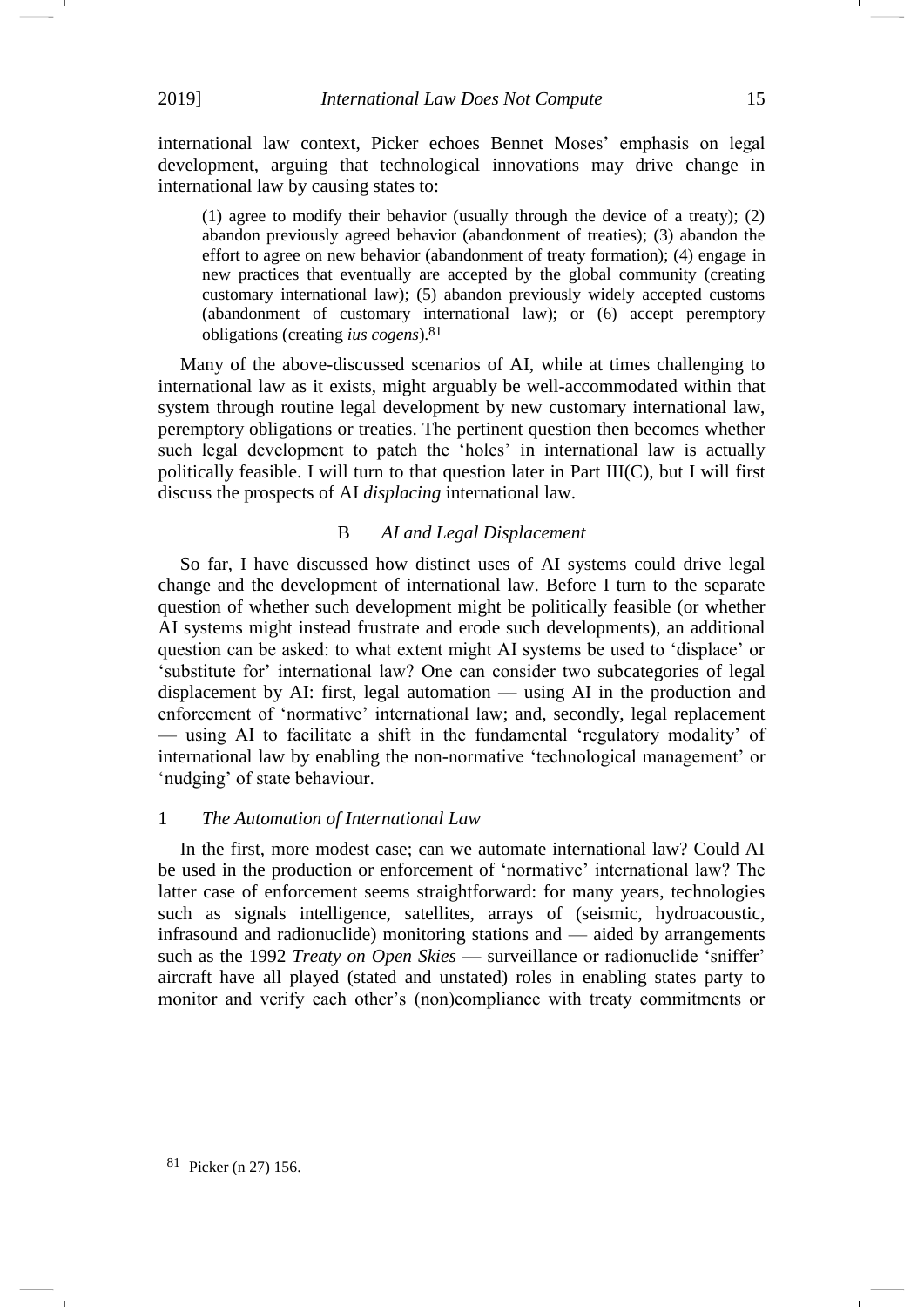peremptory norms under international law.<sup>82</sup> Moreover, as argued by Steven Livingston and Mathias Risse,  $21^{st}$ -century digital technology — particularly the proliferation of mobile phones, commercial high-resolution imaging satellites and social media — has already begun to enable near-ubiquitous surveillance, not just by states and corporations, but also by non-state actors, such as human rights observers, journalists and open-source (citizen) investigation networks such as Bellingcat or the Syrian Archive.<sup>83</sup> Such analyses have already played a role in war crime investigations; in 2017, digital sleuths located Libyan execution sites by triangulating geographical features in execution videos posted to social media to detailed satellite photographs, resulting in a 2017 International Criminal Court indictment for the arrest of Mahmoud Mustafa Busayf Al-Werfalli, a Libyan warlord.<sup>84</sup> While much of this analysis is presently done by humans, substantial portions of it could be automated or enhanced by machine learning. Berenice Boutin has likewise suggested that AI's ability to access, collect and analyse large swathes of data could play a similar role in strengthening our ability to monitor states' compliance with international law, by detecting (or even predicting) violations.<sup>85</sup> For instance, she refers to the examples of Protection Assistant for Wildlife Security ('PAWS') — a system that utilises machine learning to model and predict the activities of poachers $86$  as well as the use of the 'Sentry' system, which provides Syrian civilians with early warning of incoming airstrikes.<sup>87</sup> Developer Hala Systems suggests that the use of Sentry through 2018 has resulted in an estimated 20–27% reduction in

<span id="page-15-0"></span><sup>82</sup> *Treaty on Open Skies*, opened for signature 24 March 1992, [2002] CTS No 3 (entered into force 1 January 2002). See generally David A Koplow, 'Back to the Future and up to the Sky: Legal Implications of "Open Skies" Inspection for Arms Control' (1991) 79(2) *California Law Review* 421. Another example is found in the International Monitoring System (IMS) sensor network, which is currently being developed and operated by the Preparatory Commission for the Comprehensive Nuclear-Test-Ban Treaty Organization:<br>
'Overview of the Verification Regime', CTBTO (Web Page) Verification Regime', *CTBTO* (Web Page) [<https://www.ctbto.org/verification-regime/background/overview-of-the-verification](https://www.ctbto.org/verification-regime/background/overview-of-the-verification-regime/)[regime/>](https://www.ctbto.org/verification-regime/background/overview-of-the-verification-regime/), archived at [<https://perma.cc/YS24-2553>](https://perma.cc/YS24-2553).

<sup>83</sup> Livingston and Risse (n [78\)](#page-13-0) 143; Steven Livingston and Sushma Raman, 'Human Rights Documentation in Limited Access Areas: The Use of Technology in War Crimes and Human Rights Abuse Investigations' (Discussion Paper No 2018-003, Carr Center for Human Rights Policy, Harvard Kennedy School, May 2018). On the 'multi-use' of remote sensing satellites, see also Nathan Edward Clark, 'Blurred Lines: Multi-Use Dynamics for Satellite Remote Sensing' (2019) 10(1) *Journal of International Humanitarian Legal Studies* 171.

<sup>&</sup>lt;sup>84</sup> Livingston and Risse (n [78\)](#page-13-0) 143, citing Bellingcat Investigation Team, 'How a Werfalli Execution Site Was Geolocated', *Bellingcat* (online, 3 October 2017) Execution Site Was Geolocated', *Bellingcat* (online, 3 October 2017) <https://www.bellingcat.com/news/mena/2017/10/03/how-an-execution-site-wasgeolocated/>, archived at [<https://perma.cc/X6U4-A7AM>](https://perma.cc/X6U4-A7AM).

<sup>85</sup> Berenice Boutin, 'Technologies for International Law & International Law for Technologies', *Groningen Journal of International Law* (Blog Post, 22 October 2018) <https://grojil.org/2018/10/22/technologies-for-international-law-international-law-fortechnologies/>, archived at [<https://perma.cc/4HZD-8FVD>](https://perma.cc/4HZD-8FVD).

<sup>86</sup> Ibid. See also Fei Fang et al, 'Deploying PAWS: Field Optimization of the Protection Assistant for Wildlife Security' (Conference Paper, AAAI Conference on Innovative Applications of Artificial Intelligence, 12–17 February 2016) <http://teamcore.usc.edu/papers/2016/IAAI16\_PAWS.pdf>, archived at <https://perma.cc/9ZW3-6QSG>.

<sup>87</sup> Boutin (n [85\)](#page-15-0), citing Danny Gold, 'Saving Lives with Tech Amid Syria's Endless Civil War', Wired (online, 16 August 2018) [<https://www.wired.com/story/syria-civil-war-hala](https://www.wired.com/story/syria-civil-war-hala-sentry/)[sentry/>](https://www.wired.com/story/syria-civil-war-hala-sentry/), archived at [<https://perma.cc/FYN5-F62K>](https://perma.cc/FYN5-F62K).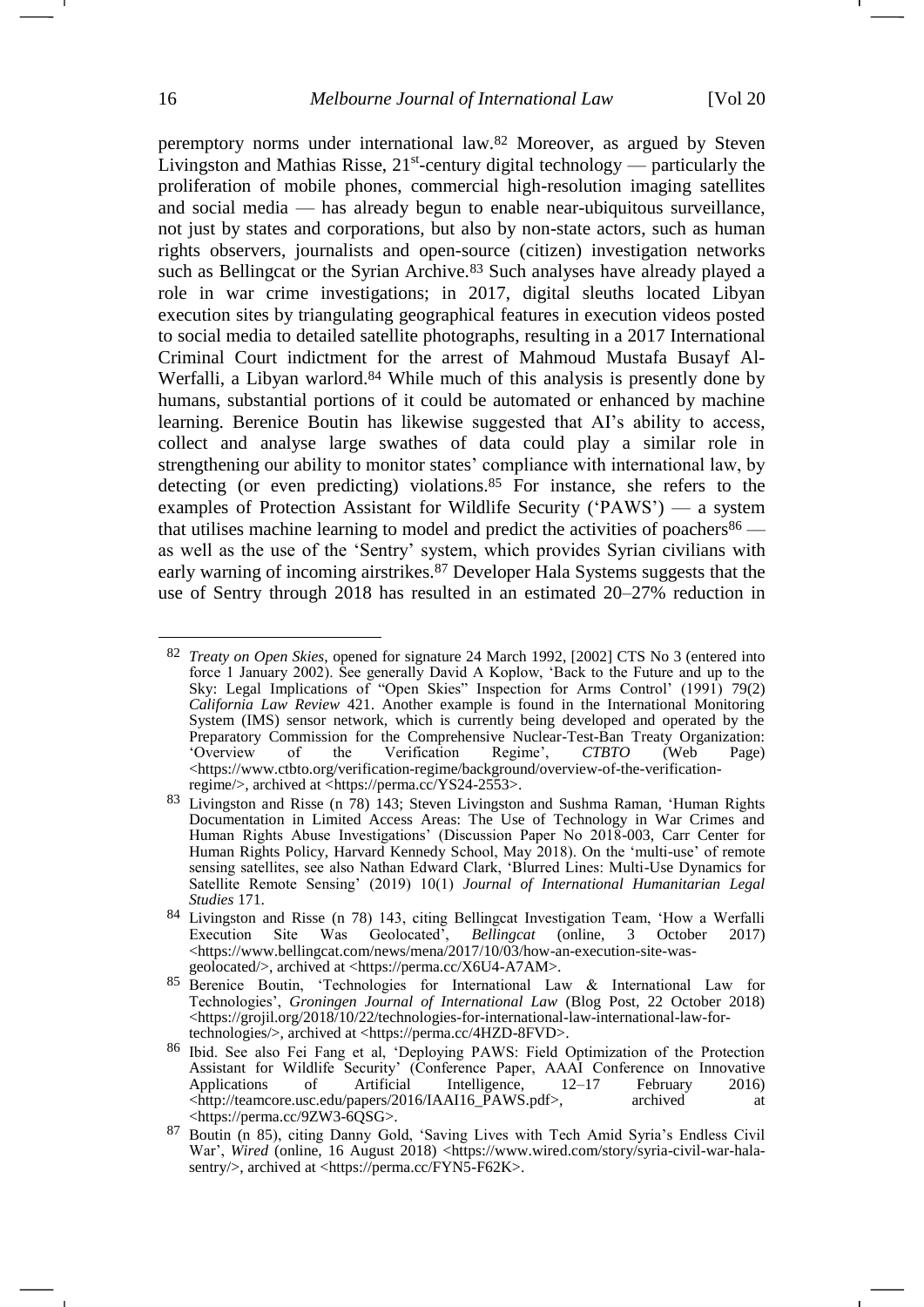casualty rates in bombarded Syrian cities.<sup>88</sup> The use of AI in 'massively parallel DNA sequencing' has increased the scientific accuracy and efficiency of forensic investigations, potentially allowing human rights groups to uncover evidence of war crimes otherwise unavailable.<sup>89</sup> Miles Brundage has similarly argued that AI can play a role in monitoring compliance with treaties in areas such as arms control, cybercrime or environmental remediation.<sup>90</sup> Moreover, through monitoring and anomaly detection, AI could play a role in the consolidation of an understanding of state practices that underpin customary international law. While the scaling up of such capabilities is not guaranteed to happen by itself, such use cases seem to be straightforward and compelling examples of ways in which AI might not so much displace international law, but rather strengthen it by helping to address or at least mitigate longstanding problems and by improving its practical functioning and force.

More controversially, could AI systems also be embedded into the processes creating international law? As noted previously, the rise of communication technologies and the internet affected not just the substance of international law, but also its institutional, informational and logistical dynamics, yielding both greater democratisation as well as new challenges to sovereignty. <sup>91</sup> Likewise, unilateral usage of AI systems by various actors will certainly come to play a role in changing the character of diplomacy and international negotiations in the coming decades. For example, in summer 2018, the Ministry of Foreign Affairs of the People's Republic of China reportedly started using an AI system as a strategic decision support system, providing ranges of options and risk assessment assistance to its diplomats.<sup>92</sup> However, such 'unilateral' applications of AI may have some limitations: to accurately model the reactions or negotiation strategies of other states, these AI systems must be trained on relevant data. Such data will often be messy, unstructured and unclear, thus impeding meaningful analysis. Even where the data stream is clear and structured (eg, a rival state official's Twitter feed), there is the risk of that rival spoofing the data channel in order to engage in 'data poisoning', throw off the AI system and affect negotiations in their favour. However, even if such applications were viable, and even if other states and parties would allow themselves to be 'nudged' in such a manner, that would arguably not be international law, but rather a new form of unilateral 'soft power' exertion in order to shape the creation of international law. 93

<sup>88</sup> Dan Henebery, Hala Systems, *Protect Everything That Matters* (Report, 2018) 2.

<sup>89</sup> Livingston and Risse (n [78\)](#page-13-0) 144. See generally Edo D'Agaro, 'Artificial Intelligence Used in Genome Analysis Studies' (2018) 2(2) *EuroBiotech Journal* 78.

<sup>90</sup> Thomas Metzinger et al, 'Should We Fear Artificial Intelligence?' (EPRS Paper No PE 614.547, Scientific Foresight Unit (STOA), March 2018) 14–15.

<sup>91</sup> Picker (n [27\)](#page-5-0) 198.

<sup>92</sup> Stephen Chen, 'Artificial Intelligence, Immune to Fear or Favour, Is Helping to Make China's Foreign Policy', *South China Morning Post* (online, 30 July 2018)  $\langle$ https://www.scmp.com/news/china/society/article/2157223/artificial-intelligence-immune[fear-or-favour-helping-make-chinas>](https://www.scmp.com/news/china/society/article/2157223/artificial-intelligence-immune-fear-or-favour-helping-make-chinas), archived at [<https://perma.cc/4MRG-SLAG>](https://perma.cc/4MRG-SLAG); Didi Tang, 'Chinese Diplomats to Get a Helping Hand from Prototype AI Robots', *The Times* (online, 30 July 2018) <https://www.thetimes.co.uk/article/chinese-diplomats-to-get-ahelping-hand-from-prototype-ai-robots-mjr3g8bvr>, archived at [<https://perma.cc/L9A5-](https://perma.cc/L9A5-6V97)  $6V\overline{97}$ .

<sup>&</sup>lt;sup>93</sup> See also the 'hard' argument for legal destruction: see below Part III(C)(2).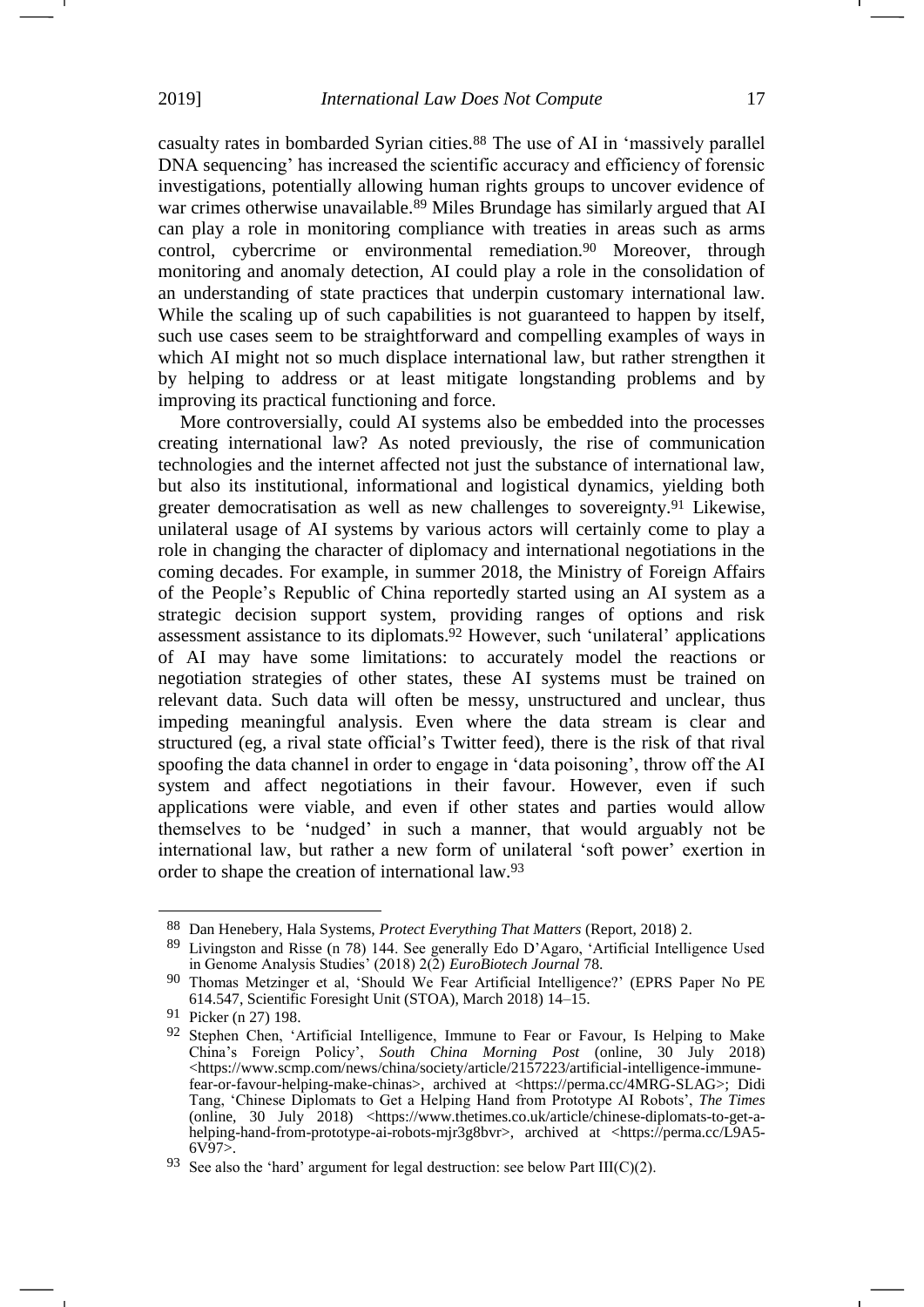<span id="page-17-0"></span>So, is it instead conceivable to use AI to strengthen the production or adjudication processes of international law? It is important to be clear about what this does and does not mean. There has been much discussion, in recent years, on the phenomenon of 'legal automation' in domestic legal practice.<sup>94</sup> In diverse sectors, from contract to administrative law, and from tax to criminal law, AI systems have begun automating routine jobs of the legal trade, and they have begun to outperform legal experts or judges at predicting legally relevant information, either the outcome of cases or matters such as re-offense rates.<sup>95</sup> This has led some scholars to project the image of an increasing automation of the legal systems,<sup>96</sup> with legal rules and standards becoming progressively replaced by algorithmically-tailored 'micro-directives' that can predict, *ex ante*, what an *ex post* judicial decision would have held in every specific case.<sup>97</sup> In some readings, this process may spark a slow but steady development towards a presumptive, eventual 'legal singularity' — a state wherein the laws of a specific area such as tax law are 'completely specified' in an unfathomably complex but queriable model that is in equilibrium with the desires of society.<sup>98</sup>

But if such 'legal automation' is even possible for domestic legal systems, could it ever make the leap to the international law sphere? Indeed, in some supranational contexts, using AI to predict rulings does appear possible. This is evident in the case of an AI algorithm which, after being trained on 584 cases tried by the European Court of Human Rights, managed to predict the outcome of new cases with 79% accuracy.<sup>99</sup> Nonetheless, it appears unlikely that AI will

-

<sup>94</sup> See, eg, Joshua P Davis, 'Law without Mind: AI, Ethics, and Jurisprudence' (2018) 55(1) *California Western Law Review* 165; Anthony J Casey and Anthony Niblett, 'Self-Driving Laws' (2016) 66(4) *University of Toronto Law Journal* 429. For a discussion of some of the implications of this for landmark theories of law, see generally Brian Sheppard, 'Warming up to Inscrutability: How Technology Could Challenge Our Concept of Law' (2018) 68 (Supplement 1) *University of Toronto Law Journal* 36.

<sup>95</sup> On predicting re-offense rates, see, eg, Jon Kleinberg et al, 'Human Decisions and Machine Predictions' (2018) 133(1) *Quarterly Journal of Economics* 237. However, the accuracy of such algorithms has received notable scrutiny, with many studies demonstrating how they are often biased along racial lines, see generally Richard Berk et al, 'Fairness in Criminal Justice Risk Assessments: The State of the Art', (2019) 48 *Sociological Methods and Research* (forthcoming); Julia Dressel and Hany Farid, 'The Accuracy, Fairness, and Limits of Predicting Recidivism' (2018) 4(1) *Science Advances* eaao5580:1–5. For an excellent discussion on possible sources of bias throughout the design and training process of a machine learning system, see David Lehr and Paul Ohm, 'Playing with the Data: What Legal Scholars Should Learn about Machine Learning' (2017) 51(2) *UC Davis Law Review* 653. For a discussion of three competing notions of 'fairness' in these debates, and how these are often incompatible with one another, see Jon Kleinberg, Sendhil Mullainathan and Manish Raghavan, 'Inherent Trade-Offs in the Fair Determination of Risk Scores' (Conference Paper, Innovations in Theoretical Computer Science, 2017).

<sup>96</sup> Benjamin Alarie, Anthony Niblett and Albert H Yoon, 'Law in the Future' (2016) 66(4) *University of Toronto Law Journal* 423, 424.

<sup>&</sup>lt;sup>97</sup> Casey and Niblett, 'Self-Driving Laws' (n [94\)](#page-17-0) 430; Anthony J Casey and Anthony Niblett, 'The Death of Rules and Standards' (2017) 92(4) *Indiana Law Journal* 1401, 1410–11.

<sup>98</sup> Benjamin Alarie, 'The Path of the Law: Towards Legal Singularity' (2016) 66(4) *University of Toronto Law Journal* 443, 451–5. Cf Sheppard (n [94\)](#page-17-0) 62.

<sup>99</sup> Nikolaos Aletras et al, 'Predicting Judicial Decisions of the European Court of Human Rights: A Natural Language Processing Perspective' (24 October 2016) *PeerJ Computer Science* 2. Another study achieved an average accuracy of 75% in predicting the violation of nine articles of the European Convention on Human Rights: Masha Medvedeva, Michel Vols and Martijn Wieling, 'Judicial Decisions of the European Court of Human Rights: Looking into the Crystal Ball' (Conference Paper, Conference on Empirical Legal Studies in Europe, 31 May – 1 June 2018).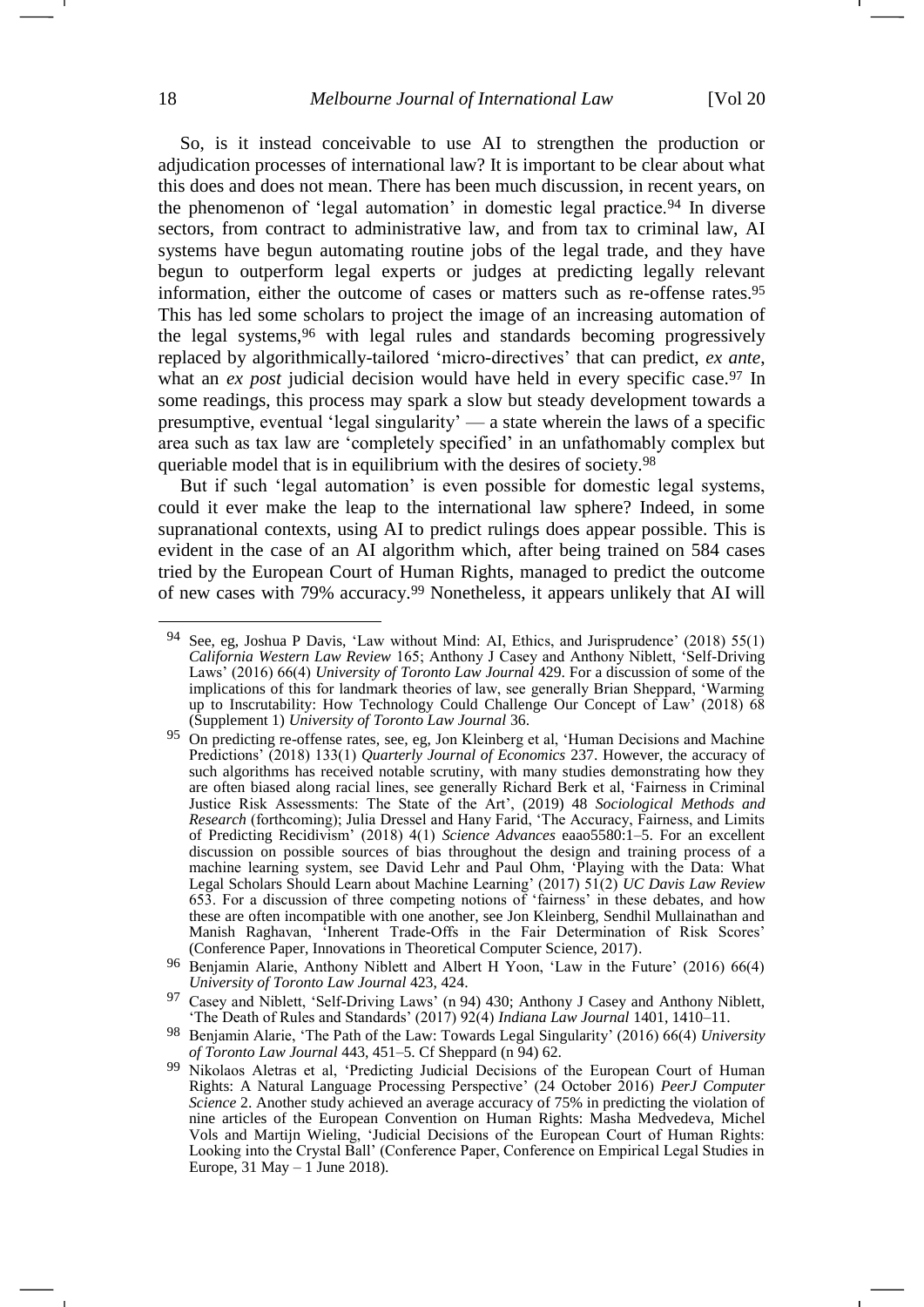displace humans in many aspects of the production and adjudication of international law. As Burri has argued, domestic legal areas such as national tax law are susceptible to legal automation because the case law in these areas is 'extensive, dense, homogeneous, and structured' and has defined variables.<sup>100</sup> By contrast, the sources to which international law refers — such as (broadly worded) conventions, customary international law and decisions of the ICJ<sup>101</sup> constitute datasets that are too small, fuzzy and heterogeneous for any AI algorithm (short of hypothetical, future, near-human level systems) to work with.<sup>102</sup> Moreover, the use of such systems to generate evidence — let alone adjudicate — on politically contested subjects is likely to be highly curtailed, at best. This is somewhat problematic for advocates of AI, as international law is hardly short on politically contested subjects. At the same time, care should be taken not to cast legal automation in too binary terms. Even if fully automated legislation or adjudication seems unlikely for the reasons enumerated above, it would seem an even greater stretch to pretend that international law has absolutely nothing to be gained from the use of AI. Instead, it seems plausible that there are subsets of tasks suited to AI within the treaty-making and adjudication processes of international law, where such automation can lead to functional improvements and therefore some limited measure of legal displacement (or, in another framing, legal 'upgrading').<sup>103</sup>

# 2 *The Technological Replacement of International Law*

So far, I have discussed the 'automation' of international law. However, even if AI were to be used to change the 'input' of international law (eg, the process of treaty negotiation or adjudication), or strengthen its enforcement, this would not yet change the nature of the 'output' of those processes (ie normative rules). 'Legal automation' therefore would not change the core, normative regulatory modality of international law. It would not change the manner in which this system seeks to regulate and change state behaviour. I therefore turn to the second, more speculative case of legal displacement — that is, 'replacement', involving a shift in the 'regulatory modality' of international law, away from normative rules, towards the technologically-mediated 'management' or 'nudging' of state behaviour, by rendering certain types of undesired behaviour technologically difficult or even impossible.

This pertains to debates over technologically-driven shifts in 'regulatory modalities': Roger Brownsword has argued that new technologies introduce a 'double disruption' to law.<sup>104</sup> First, they affect the substance of legal rules.<sup>105</sup> Secondly, they drive a regulatory shift, away from seeking to shape behaviour by normative codes or laws and towards the use of non-normative 'technological

<sup>100</sup> Burri, 'International Law and Artificial Intelligence' (n [26\)](#page-5-1) 93

<sup>101</sup> *Charter of the United Nations* arts 38(1)(a)–(b), (d).

<sup>102</sup> Burri, 'International Law and Artificial Intelligence' (n [26\)](#page-5-1) 93–5.

<sup>103</sup> I thank one anonymous referee for this observation.

<sup>104</sup> Brownsword, 'Law and Technology' (n [18\)](#page-4-0) 6–15.

 $105$  See above Part III(A).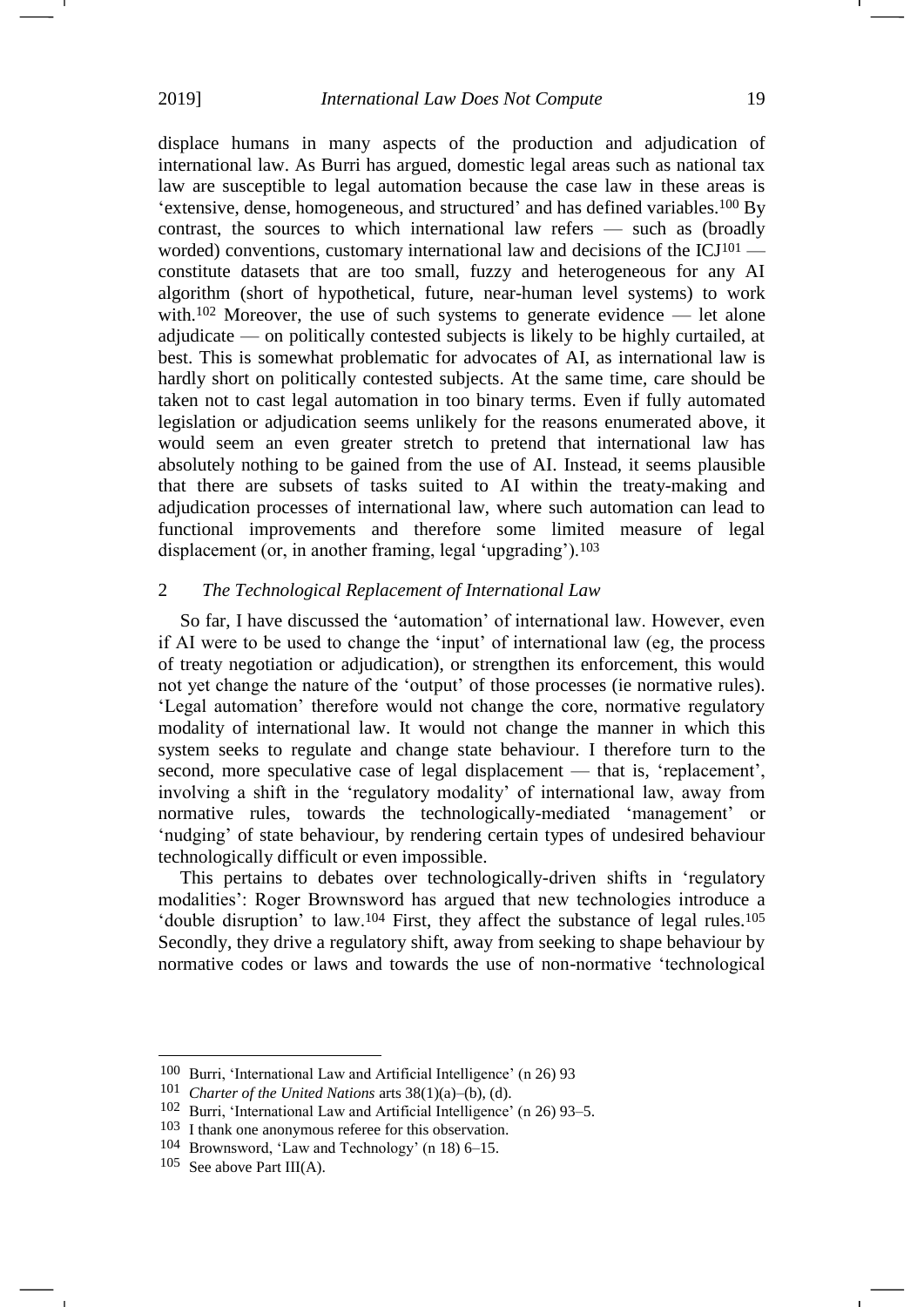management' as a new possible and dominant regulatory modality.<sup>106</sup> This is not the same as mere use of technology for surveillance (whether centralised or through decentralised social credit), which would be to use technology to monitor 'regulatee' compliance with the normative laws. In contrast, technological management involves the use of technology to change the choice 'architecture' of regulatees in such a way as to render undesired behaviour functionally impossible (or very difficult), rather than illegal.<sup>107</sup> It should be made clear that 'non-normative', here, does not mean 'objective' or somehow removed from social or political goals. Rather, it draws on an operational distinction. Laws or social norms are 'normative' — they involve an explicit appeal to the regulatee to follow a certain norm — whereas systems of 'technological management' (or, less dramatically, nudge architectures) are 'nonnormative' in so far as they no longer explicitly invoke or present a social norm with which the regulatee should align their behaviour. Rather, such systems simply present a (technologically) shaped environment which renders certain choice options impossible (or at least invisible). At a domestic level, this raises the spectre of AI systems (and other information technologies) being deployed in order to 'hypernudge'<sup>108</sup> citizens into what has been called an 'algocracy'.<sup>109</sup>

The ethical and political ramifications of such systems aside, what does this connote for the very concept of international law as law? In contrast to Bennett Moses' earlier point about technological change resulting in the 'obsolescence' of specific laws, the practice of 'technological management' would entail a structural obsolescence (by displacement) of normative law in general, and it might even challenge the way that societies have theorised the essential features, forms and foundations of legality and of laws.<sup>110</sup> Within a domestic legal context, such shifts to technological management may turn out to be fundamental and drive a shift away from traditional legal 'coherentist' accounts of law (which focus on the internal consistency and integrity of legal doctrine) towards 'regulatory-instrumentalist' or 'technocratic' approaches (which involve considerations of instrumentally effective responses).<sup>111</sup>

What about an international law context? Could a similar shift occur at the international level, with normative international law experiencing structural obsolescence as it is displaced by (AI-mediated) technological management? The idea that certain technologies might compel or render impossible behaviour even amongst states is not entirely impossible — compare the possible use of blockchain ledgers as a 'trustless' technology that would bypass the need for trusted third-parties, and which would preclude tampering even by (most)

<sup>106</sup> Roger Brownsword, 'In the Year 2061: From Law to Technological Management' (2015) 7(1) *Law, Innovation and Technology* 1; Roger Brownsword, 'Technological Management and the Rule of Law' (2016) 8(1) *Law, Innovation and Technology* 100, 106–38.

<sup>107</sup> Brownsword, 'Law and Technology' (n [18\)](#page-4-0) 11.

<sup>108</sup> See generally Karen Yeung, '"Hypernudge": Big Data as a Mode of Regulation by Design' (2017) 20(1) *Information, Communication and Society* 118.

<sup>109</sup> John Danaher, 'The Threat of Algocracy: Reality, Resistance and Accommodation' (2016) 29(3) *Philosophy and Technology* 245, 246–7.

<sup>110</sup> Sheppard (n [94\)](#page-17-0).

<sup>111</sup> Brownsword, 'Law and Technology' (n [18\)](#page-4-0) 15–23.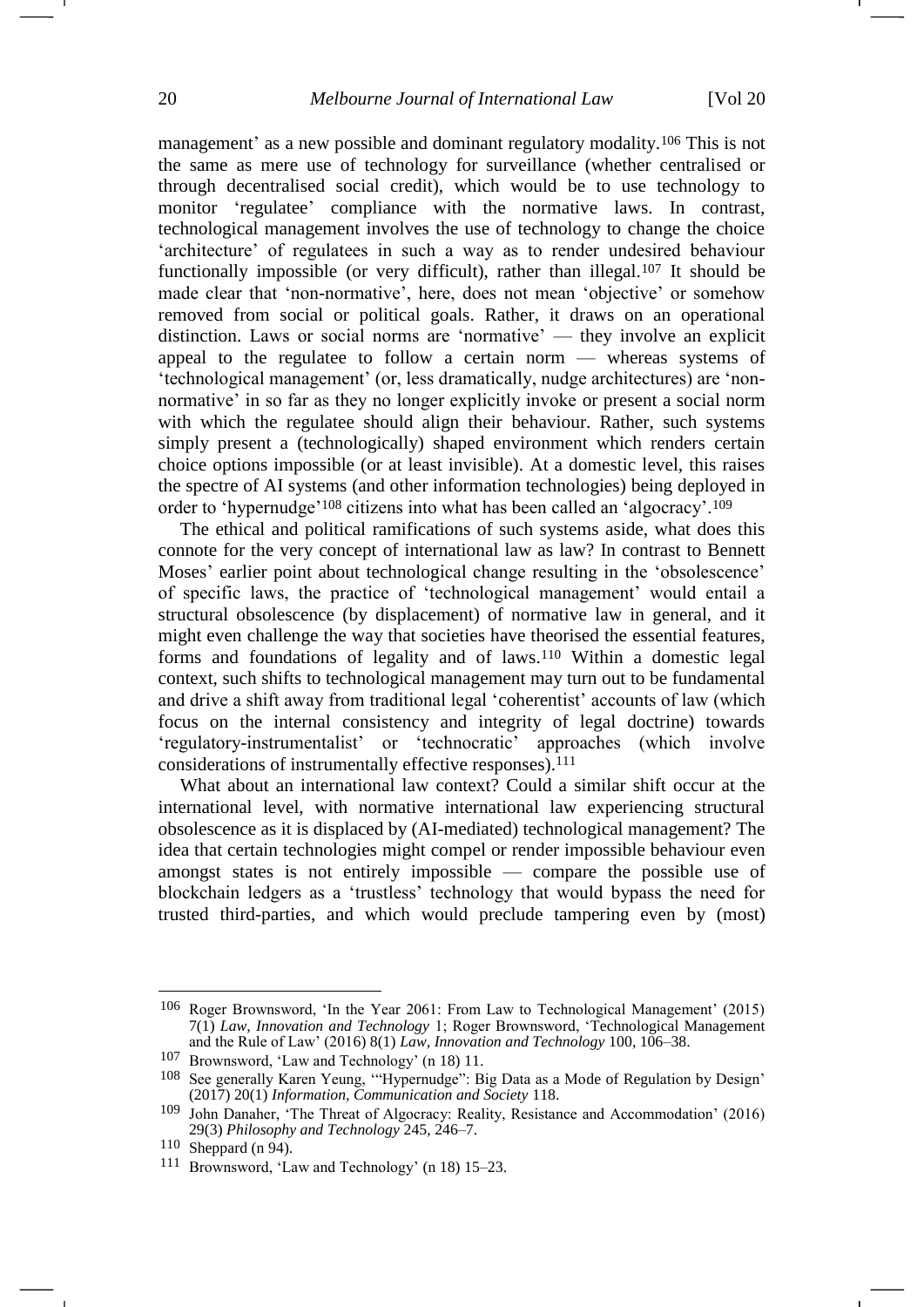states.<sup>112</sup> Hypothetically, one could entertain the idea of scaling up AI cyberwarfare systems into some type of independent 'AI leviathan', charged with tracking, tracing and isolating or disabling any computer systems engaged in large-scale cyberattack against a state. However, given the obvious operational and political challenges of such a fraught experiment, it is unclear if 'technological management' could scale. States are not citizens, and it seems hard to conceive of embedded choice architectures that would render something truly technologically impossible for states (although surveillance and intelligence technologies might well render many things impossible for states to do *undetected*). It is also unclear when, if ever, such an explicit and irrevocable forfeiture of sovereignty might be politically acceptable to most states. Of course, this might be the case if certain states or stakeholders in international law (perceive that they) are set to lose ground because of the proliferation of certain AI capabilities and if it also might be rational to forfeit certain privileges or power in order to secure their position against further disruption.<sup>113</sup>

The above discussion does not mean that AI cannot informally and indirectly change the dynamics of international law creation for the better. The ability of AI systems to identify novel, hidden patterns and to predict emerging challenges or trends can help aggregate evidence of state practice to speed up the creation or accumulation of customary international law. At any rate, such systems could well be used to inform 'smarter' global governance approaches to complex problems in areas where international interests are broadly aligned.<sup>114</sup> Even if it does not directly automate or apply to international judicial decision-making, AI could still strengthen international law across many regimes or areas of implementation and enable it to better achieve the goals of maintaining peace, protecting human rights and resolving interstate conflict. At the problemformulation stage, for instance, applications of AI can help in improving our understanding of the problems to be addressed, including underappreciated second-order aspects of existing challenges (such as the link between regional climate change and civil conflict).<sup>115</sup> They can help improve the effectiveness, speed and quality of international negotiations by evening out the diplomatic playing field for small states,<sup>116</sup> or even by enabling more direct citizen participation or input in the debates and processes of global governance.

In sum, AI may only drive limited processes of legal displacement; its clearest use may be in strengthening the monitoring and enforcement of international law, in supporting some aspects of adjudication and in guiding more informed policymaking or governance approaches more generally. In these limited (but important) ways, AI may in fact strengthen the international law system, not weaken it.

<sup>112</sup>  $W$ hy 112 'Why Is Blockchain Trustless?', *Lisk* (Web Page, 2019) <https://lisk.io/academy/blockchain-basics/benefits-of-blockchain/why-is-blockchaintrustless>, archived at [<https://perma.cc/S7ND-4NGR>](https://perma.cc/S7ND-4NGR).

<sup>113</sup> I thank one anonymous referee for this point.

<sup>114</sup> Boutin (n [85\)](#page-15-0).

<sup>115</sup> Pernilla Nordqvist and Florian Krampe, 'Climate Change and Violent Conflict: Sparse Evidence from South Asia and South East Asia' (Research Paper No 2018/4, SIPRI Insights on Peace and Security, September 2018).

<sup>116</sup> Katharina E Höne, *Mapping the Challenges and Opportunities of Artificial Intelligence for the Conduct of Diplomacy* (Report, January 2019) 28.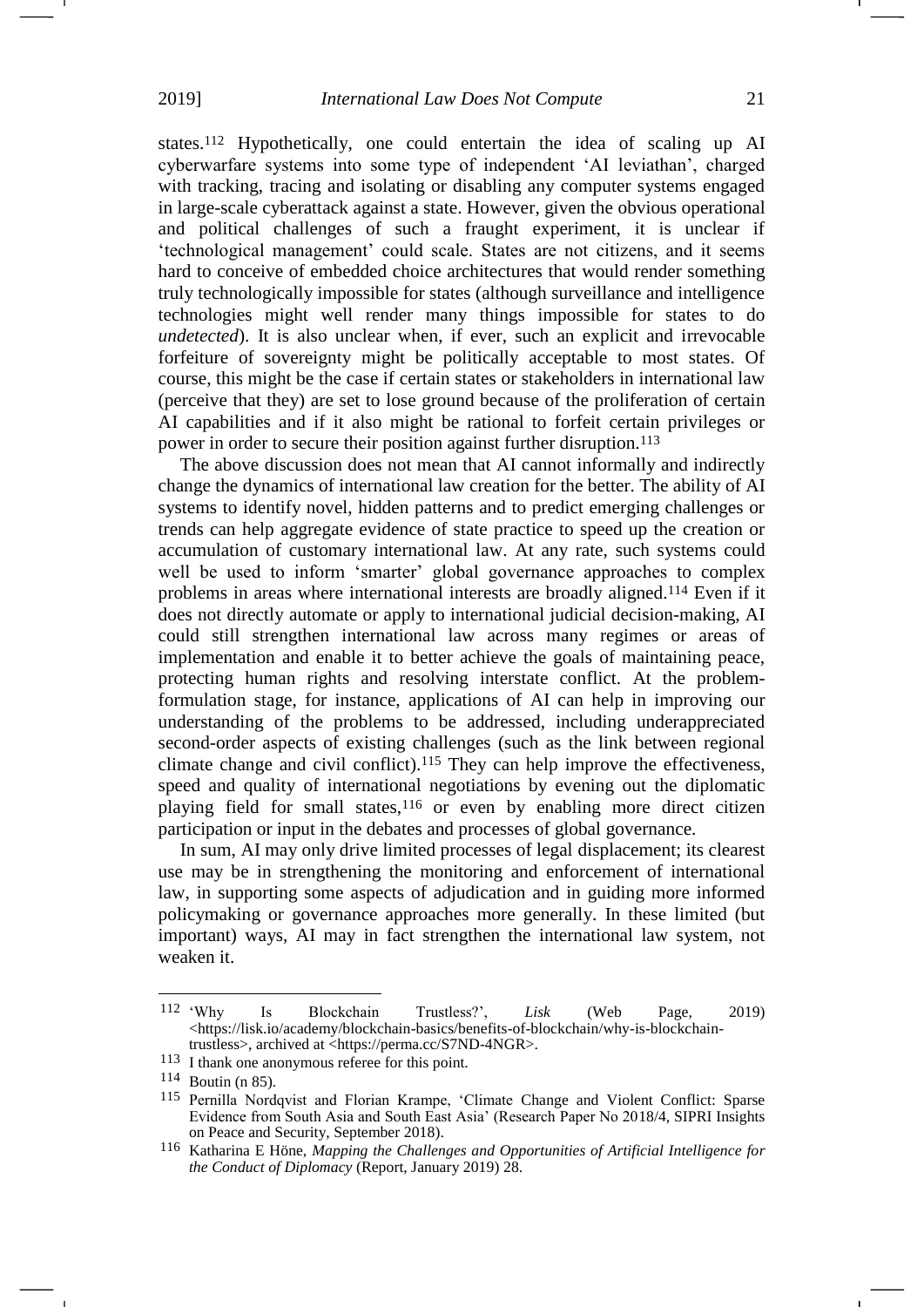## C *AI and Legal Destruction*

A popular adage in Silicon Valley is 'Amara's Law' (after US futurologist Roy Amara), which holds that '[w]e tend to overestimate the effect of a technology in the short run and underestimate the effect in the long run'.<sup>117</sup> It is easy to overstate the impact of a technology, whether on global society or on its ordering principles.

Nonetheless, while the discussion on legal development in Part III(A) suggested that a number of the disruptions (new entities or behaviours; shifted incentives) created by AI could in principle be accommodated into international law through legal development, in this part I will argue that AI may, in practice, prove to be a technology resistant to such accommodation and that it may even contribute, indirectly or directly, to the erosion of certain operating conditions for international law as a system.

There is a soft and a hard version of the argument pertaining to legal destruction.

#### 1 *Legal Erosion: AI as Intractable Puzzle for International Law*

The 'soft' argument holds that AI systems combine a number of features that ensure they (and the changes they create) will not be easily handled, and that there may be insufficient international political agreement or leeway to carry out at least some of the important international legal developments or 'patches' specified above, <sup>118</sup> functionally making it an intractable challenge or puzzle to international law. This is not to suggest that AI systems would be the only or first technology to threaten such non-incorporation. For instance, Michael Glennon has argued that both the laws of war and international regulation of weapons are premised on the notion of attributability of attacks, and that in so far as cyber weapons render it easy to sidestep easy, reliable or timely identification, it is not surprising that there has been relatively little meaningful international law regulation of this technology.<sup>119</sup>

<span id="page-21-0"></span>Likewise, Picker has identified a number of common issues that arise at the interface of technological change and international law.<sup>120</sup> One problem is timing: international law can be very slow to accrete and react to challenges. Under the best of circumstances, customary international law may be created in as little as 10 to 15 years.<sup>121</sup> While treaty processes are somewhat faster,<sup>122</sup> both are still extremely slow compared to technologies that can rapidly bypass the status quo, forcing a re-evaluation of treaties.

However, while failure to be proactive is problematic, the problem of stepping into a regime before it is clear how a technology works also creates problems. 123 Examples are found in the early legal scholarship during the 1950s and '60s on

<sup>117</sup> Roy Amara, 'Roy Amara 1925–2007: American Futurologist' in Susan Ratcliffe (ed), *Oxford Essential Quotations* (Oxford University Press, 6<sup>th</sup> ed, 2018).

<sup>118</sup> See above Part III(A).

<sup>119</sup> Michael J Glennon, 'The Dark Future of International Cybersecurity Regulation' (2013) 6(2) *Journal of National Security Law and Policy* 563, 564.

<sup>120</sup> Picker (n [27\)](#page-5-0) 182–203.

<sup>121</sup> Ibid 185.

<sup>122</sup> Ibid.

<sup>123</sup> Ibid 186.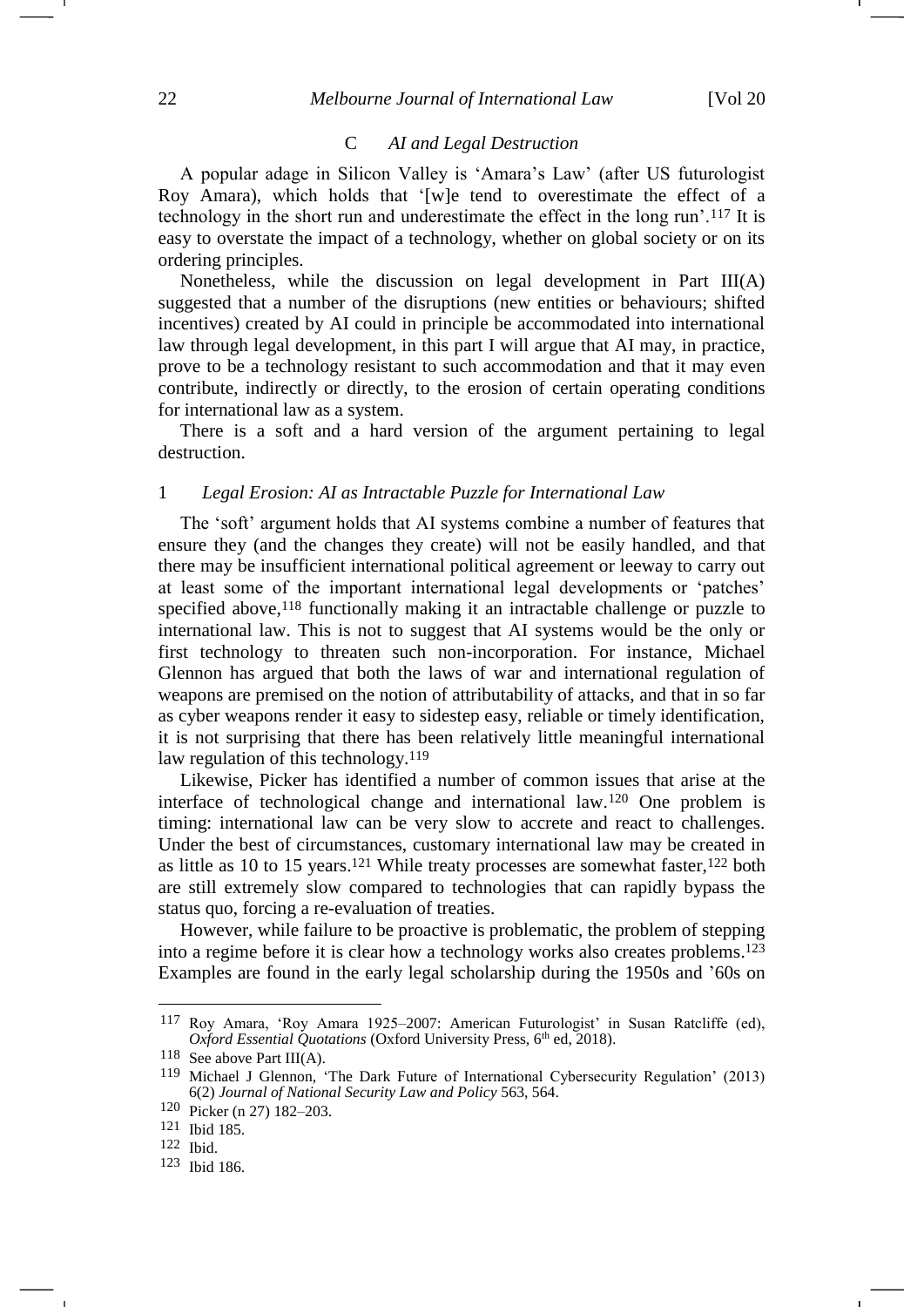regulating what was expected to be the imminent technological capabilities of weather control,<sup>124</sup> or the deep seabed mining provisions of the *United Nations Convention on the Law of the Sea*, which ultimately may have jumped the gun on the imminence and maturity of such seafloor mineral exploitation technologies. <sup>125</sup> The problem with AI is that, rather than a single technology, its performance in diverse applications can depend on parallel developments in computer hardware, data availability and (various schools of) software, rendering reliable, trusted predictions difficult.

Indeed, fast-moving emerging technologies — such as AI, nanotechnology and synthetic biology — create their own, unique sets of challenges, which potentially render them politically contentious to international law regimes (and perhaps to many other governance strategies in general). For one, many of these technologies, far from being narrow and domain-specific, offer breadth and potential power. Their very versatility introduces pervasive uncertainty as to the future course of their development and use. This makes it hard for different states to accurately project and anticipate the social impacts of the technology. Indeed, this is exacerbated by the fact that rather than a single 'technological trajectory', these technologies often comprise a host of diverse clusters in schools of development and application, which can advance at different rates (creating uneven, stop-start advancement in different applications), or suddenly 'unlock' new capabilities in and for each other.<sup>126</sup> The convergence of multiple technologies (that may speed up one another's development, or affect one another's modes of application), or even simply their simultaneous development and introduction, render regulatory oversight difficult at a national level,<sup>127</sup> and treaty negotiation perilous at an international one.

In addition to these general factors of technological change and features specific to general 'transformational' technologies, there are features specific to AI technology that further complicate its effective regulation under international (and national) law. As Scherer has argued, AI research and development processes are distinguished by problematic features, namely, that it is '*Discreet*, *Diffuse*, *Discrete*, and *Opaque*'*.* <sup>128</sup> It will be useful to take these in turn.

First, AI development is often *discreet*, as little physical infrastructure is required. AI projects can be developed without the mass institutional frameworks that were necessary for building industrial capacity in the last century, and without the signature ingredients — such as uranium or certain chemical agents — necessary for building strategically pivotal weapons of mass destruction. Of course, this difference should not be overstated: cutting-edge AI research and

<sup>124</sup> Edith Brown Weiss, 'International Responses to Weather Modification' (1975) 29(3) *International Organization* 805.

<sup>125</sup> Picker (n [27\)](#page-5-0) 195. See generally *United Nations Convention on the Law of the Sea*, opened for signature 10 December 1982, 1833 UNTS 3 (entered into force 16 November 1994).

<sup>126</sup> Kenneth W Abbott, 'Introduction: The Challenges of Oversight for Emerging Technologies' in Gary E Marchant, Kenneth W Abbott and Braden Allenby (eds), *Innovative Governance Models for Emerging Technologies* (Edward Elgar, 2013) 1, 1–2, 5–7.

<sup>127</sup> Ibid 2–3.

<sup>128</sup> Scherer, 'Regulating Artificial Intelligence Systems' (n [20\)](#page-4-2) 369 (emphasis added).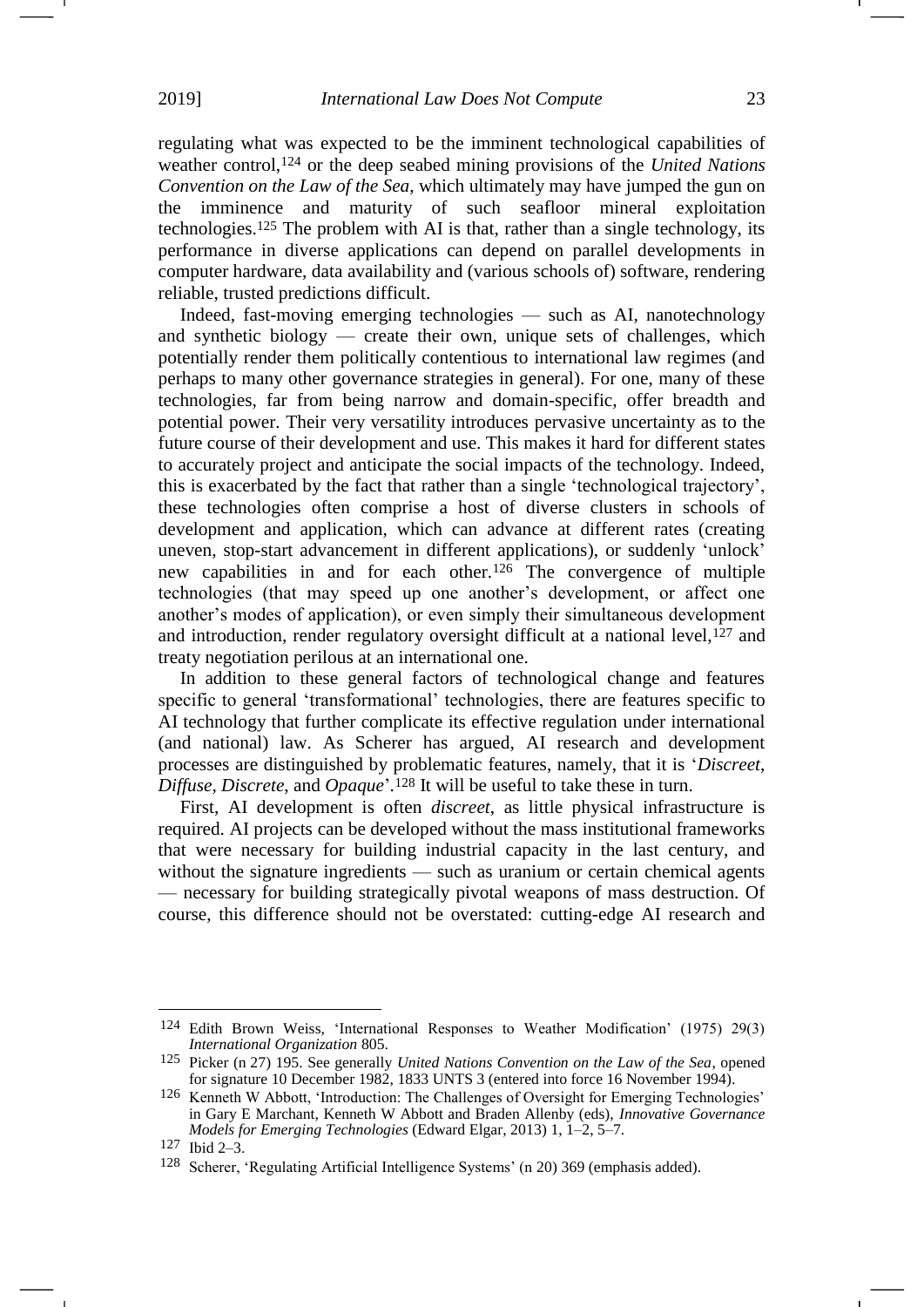applications still require large amounts of computational power or hardware.<sup>129</sup> For instance, recent years have seen extremely large increases in the level of compute used in the top AI training runs — an exponential increase with a three and a half month doubling time (compared to an 18-month doubling time for Moore's Law),<sup>130</sup> resulting in a staggering 300,000-time increase between 2012 and 2018.<sup>131</sup> On the other hand, the amount of compute necessary for deploying already-trained systems is far lower than that used in the training; not all competitive or useful AI capabilities will come with such prohibitively restrictive hardware requirements;<sup>132</sup> the cost of computing continues to steadily fall; and, at any rate, the sheer ubiquity of computing hardware in modern society, and its dual-use nature, renders it far more difficult to restrict.<sup>133</sup>

Secondly, AI development is *discrete*, as separate components may be designed in a decentralised manner, without top-down coordination, with the full potential not becoming apparent until they are brought together in a new application — although this may not be the case for certain (especially military) AI applications.<sup>134</sup>

Thirdly, AI development is *diffuse*, as software development can be geographically and organisationally dispersed and may involve actors in diverse and potentially unknown jurisdictions — as is often the case with open-source software.<sup>135</sup>

Fourthly, AI development is *opaque*, as the technologies are not well understood by regulators, and outsiders or inspectors cannot reliably detect

134 Ibid.

-

<sup>129</sup> See generally Tim Hwang, 'Computational Power and the Social Impact of Artificial Intelligence' (Research Paper, Massachusetts Institute of Technology, 23 March 2018)<br>
<https://papers.ssrn.com/sol3/papers.cfm?abstract id=3147971>, archived at [<https://papers.ssrn.com/sol3/papers.cfm?abstract\\_id=3147971>](https://papers.ssrn.com/sol3/papers.cfm?abstract_id=3147971), archived at <https://perma.cc/W5S6-4YVX>.

<sup>130</sup> Gordon E Moore, 'Cramming More Components onto Integrated Circuits' (1965) 38(8) *Electronics* 114 [<https://newsroom.intel.com/wp-content/uploads/sites/11/2018/05/moores](https://newsroom.intel.com/wp-content/uploads/sites/11/2018/05/moores-law-electronics.pdf)[law-electronics.pdf>](https://newsroom.intel.com/wp-content/uploads/sites/11/2018/05/moores-law-electronics.pdf), archived at <https://perma.cc/J5NN-BUSC>. Note that in his initial prediction, Moore predicted an annual doubling, which he revised to a two-year doubling period in 1975: Gordon E Moore, 'Progress in Digital Integrated Electronics' (1975) *IEEE Technical Digest* 13, reproduced in Gordon E Moore, 'Progress in Digital Integrated Electronics' (September 2006) *IEEE SSCS Newsletter*. The 18-month prediction was made by Intel executive, David House, by considering not just the number of transistors but also improvements in transistor speed: see Michael Kanellos, 'Moore's Law to Roll on for Another Decade', *CNET* (online, 11 February 2003) [<https://www.cnet.com/news/moores](https://www.cnet.com/news/moores-law-to-roll-on-for-another-decade/)[law-to-roll-on-for-another-decade/>](https://www.cnet.com/news/moores-law-to-roll-on-for-another-decade/), archived at [<https://perma.cc/94H8-WAEP>](https://perma.cc/94H8-WAEP). In spite of continuous warnings of impending limits, the 18-month doubling-time version has more or less held: see generally Hassan N Khan, David A Hounshell and Erica RH Fuchs, 'Science and Research Policy at the End of Moore's Law' (2018) 1(1) *Nature Electronics* 14.

<sup>131</sup> Dario Amodei and Danny Hernandez, 'AI and Compute', *OpenAI* (Blog Post, 16 May 2018) <https://blog.openai.com/ai-and-compute/>, archived at [<https://perma.cc/8BRU-RRFK>](https://perma.cc/8BRU-RRFK).

<sup>132</sup> For instance, the 2016 'ALPHA' AI developed by the University of Cincinnati proved able to defeat expert United States tacticians in simulated aerial combat, using no more processing power than that afforded by a small, \$60 'Raspberry Pi' computer: Nicholas Ernest et al, 'Genetic Fuzzy Based Artificial Intelligence for Unmanned Combat Aerial Vehicle Control in Simulated Air Combat Missions' (2016) 6(1) *Journal of Defense Management* 1000144:1–7, 4; MB Reilly, 'Beyond Video Games: New Artificial Intelligence Beats Tactical Experts in Combat Simulation' (27 June 2016) *University of Cincinnati Magazine*.

<sup>133</sup> Cf Scherer, 'Regulating Artificial Intelligence Systems' (n [20\)](#page-4-2) 369.

<sup>135</sup> Ibid.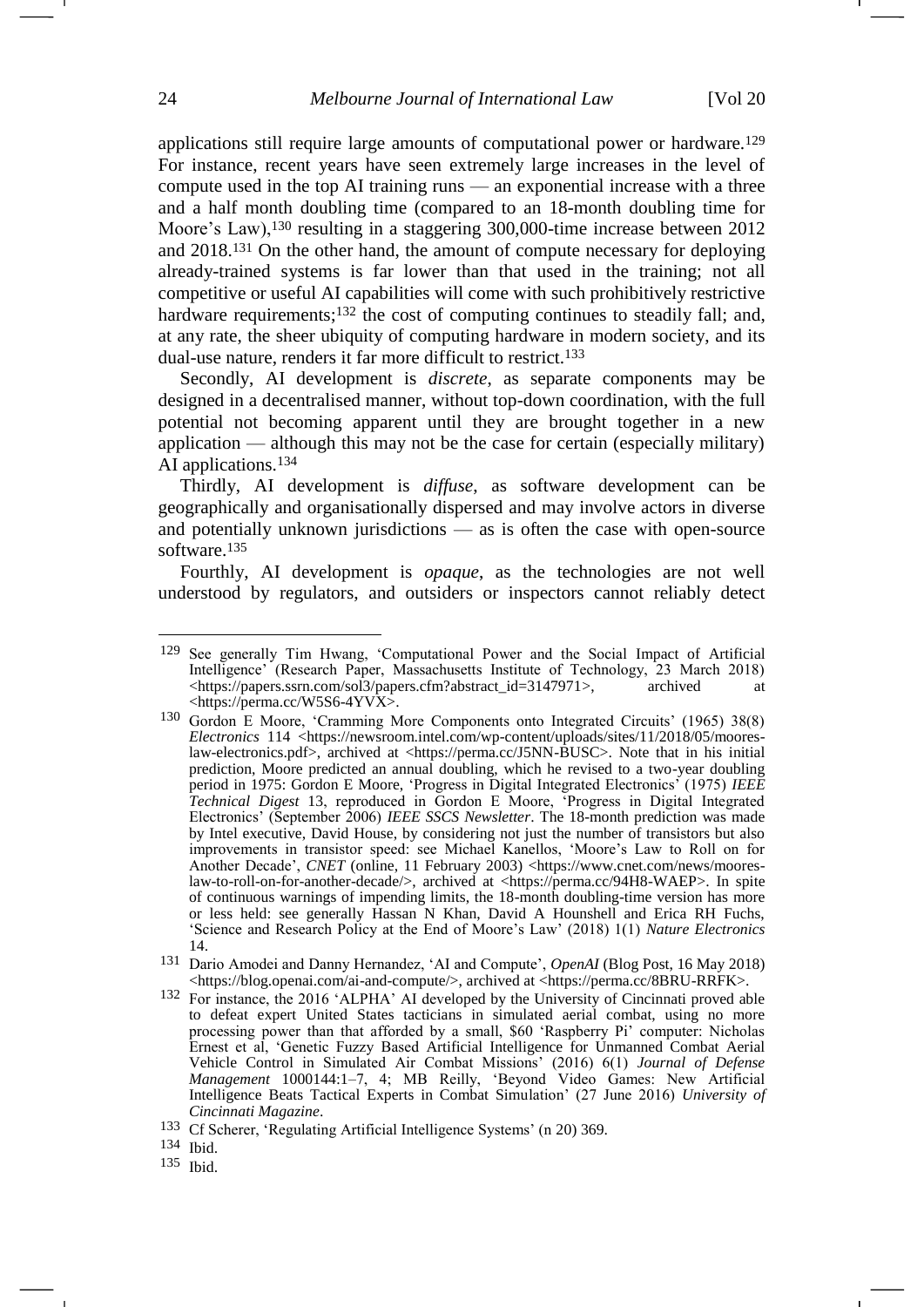features in an AI system under development.<sup>136</sup> One can also compare the socalled 'Volkswagen problem'; a 2015 scandal involving the reveal of 'defeat device' algorithms in Volkswagen on-board vehicle computers. These algorithms detected when a car was undergoing official tests and accordingly altered the engine's nitrogen oxide emissions to feign compliance with environmental standards.<sup>137</sup> Similar modules could be installed in military or cyberwarfare AI systems, rendering effective and credible verification of arms control treaties precarious.

Moreover, AI regulation is complicated by the difficulty of fixing a single definition of what AI actually is.<sup>138</sup> The opacity of AI systems, their heterogeneity in architectures and the deniability of their use in certain contexts (eg, cyberwar) may impede the formation of customary international law on these uses, in a similar way as has been observed (or rather has not been observed) with 'conventional' cyber weapons or intelligence operations.<sup>139</sup>

In contrast, relying on treaties or negotiations may not suffice either, since at a political level, AI technology is set to be particularly contested. Picker has noted that one recurring challenge to international law involves 'unevenly shared technology'. <sup>140</sup> This creates both epistemic problems (not all states have the requisite technological know-how to understand what regulation is needed, or even to appreciate that it is needed) as well as political problems (states can have different stakes and interests).<sup>141</sup> As it is, leading AI systems are set to be developed by or within a relatively small subset of states; the extent to which it can proliferate further is unclear and may sensitively depend on the degree to which performance is differentially determined and constrained by hardware or software.<sup>142</sup> The sheer range of AI applications renders it hard for states party to come to an agreement on the risks of a strategically appealing technology, if that technology does not have a clear 'type specimen' application, or if certain capabilities are hidden.

<span id="page-24-0"></span>Moreover, software has features that have, at least in some cases, made it resistant to regulation. It has been argued, for instance, that traditional arms control regimes have not been successful in the realm of cyberspace because of several different strategic features of the technologies in question.<sup>143</sup> As also noted by Paul Scharre, historical non-proliferation or arms control efforts have seen the greatest success when they sought to completely outlaw a weapon,

<sup>136</sup> Ibid 371.

<sup>137</sup> Theo Leggett, 'How VW Tried to Cover up the Emissions Scandal', *BBC News* (online, 5 May 2018) [<https://www.bbc.com/news/business-44005844>](https://www.bbc.com/news/business-44005844), archived [<https://perma.cc/5XQ8-NQ2H>](https://perma.cc/5XQ8-NQ2H).

<sup>138</sup> Scherer, 'Regulating Artificial Intelligence Systems' (n [20\)](#page-4-2) 359.

<sup>139</sup> Glennon (n [119\)](#page-21-0) 563–4.

<sup>140</sup> Picker (n [27\)](#page-5-0) 191–4.

<sup>141</sup> Ibid 192–3.

<sup>142</sup> Horowitz, 'Artificial Intelligence, International Competition, and the Balance of Power'  $(n 4)$  $(n 4)$  49.

<sup>143</sup> Erica D Borghard and Shawn W Lonergan, 'Why Are There No Cyber Arms Control Agreements?', *Council on Foreign Relations* (Blog Post, 16 January 2018) <https://www.cfr.org/blog/why-are-there-no-cyber-arms-control-agreements>, archived at [<https://perma.cc/K4PB-XZQD>](https://perma.cc/K4PB-XZQD); Glennon (n [119\)](#page-21-0) 563.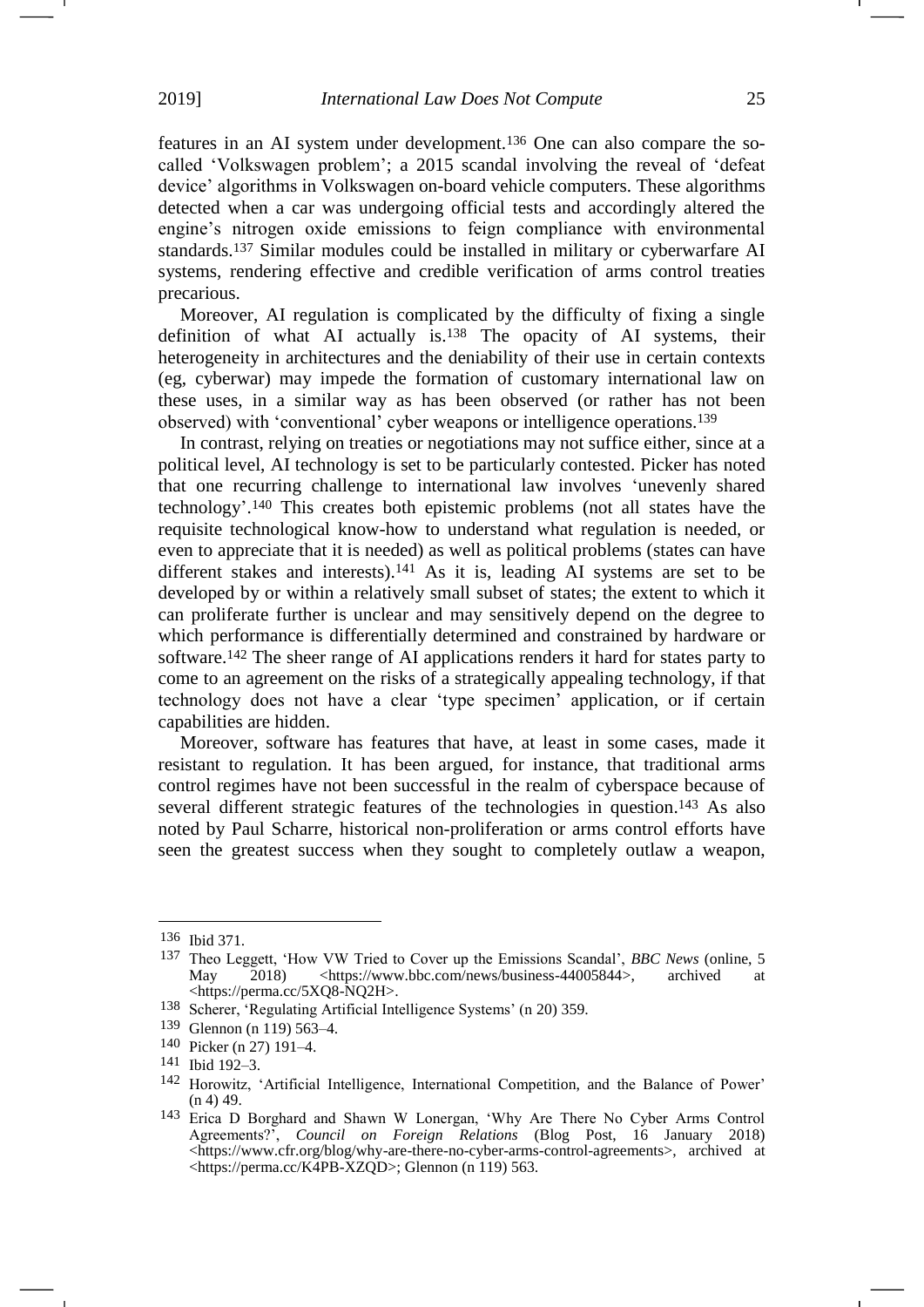rather than set up complicated rules about how such systems may and may not be used.<sup>144</sup> This echoes Thomas Schelling's observation that

the most powerful limitations, the most appealing ones, the ones most likely to be observable in wartime, are those that have a conspicuousness and simplicity, that are qualitative and not a matter of degree, that provide recognizable boundaries.145

Digital or virtual technologies, which are not a single 'technology', do not lend themselves so naturally to the articulation of such a simple, discrete or complete ban.

Likewise, the various non-proliferation and arms control regimes for nuclear weapons were able to invoke unambiguous red lines — an outright ban on military development or use — against horizontal proliferation. Simultaneously, they were able to utilise measurable, objective benchmarks for restraining vertical proliferation, in the form of clearly quantified and comparable caps on any of a range of metrics, such as the number of deployed missiles, the maximum number of warheads mountable on each missile, or their total throwweight or yield.<sup>146</sup> By contrast, it is difficult to measure the relative strength of states in cyberspace or with AI systems.<sup>147</sup> Moreover, as with cyber weapons, there may be uncertainty regarding the efficacy of military AI technology, challenges with monitoring compliance and difficulties with enforcement.<sup>148</sup>

We can now sum up the 'soft' argument for legal destruction. Even though international law is in principle capable of the developments necessary to fix the legal problems created by AI systems,<sup>149</sup> in practice, these systems will likely prove highly resistant to the sources and tools available to international law. Customary international law is slow and requires clear evidence of state practice (which is not present with 'hidden' capabilities such as cyberwarfare AIs, or which is hindered by definitional problems around AI). Treaties usually require that both states party have roughly even stakes in the technology, clear expectations of benefit for abiding by the treaty, the ability to jointly agree on clear definitions and the ability to effectively verify compliance (all of which are difficult in the context of AI development). Finally, international courts are often slow, reactive to specific cases and non-expert on technologies. Effective international law regimes on new, emerging technology have historically relied on a range of ingredients, including an ability to anticipate and agree, to some extent, on the path and applications of development, an ability to agree on definitions of the technology and the ability to effectively verify compliance. Many or all of these ingredients will not apply in the context of many AI systems, suggesting that this technology will lead to disruption of that order.

This may not inhibit international law from carrying out legal developments to resolve *all* situations of legal uncertainty, <sup>150</sup> but it may do so in some key

<sup>144</sup> Scharre, *Army of None* (n [32\)](#page-6-0) 342.

<sup>145</sup> Thomas C Schelling, *Arms and Influence* (Yale University Press, 1966) 164.

<sup>146</sup> See, eg, *Anti-Ballistic Missile Treaty* (n [57\)](#page-10-0) arts III–IV. Cf Borghard and Lonergan (n [143\)](#page-24-0).

<sup>147</sup> Borghard and Lonergan (n [143\)](#page-24-0).

<sup>148</sup> Ibid.

<sup>149</sup> See above Part III(A).

<sup>150</sup> Cf discussions over the 'legal personhood' of 'algorithmic entities': Bayern (n [62\)](#page-11-0); Bayern et al (n [65\)](#page-11-1).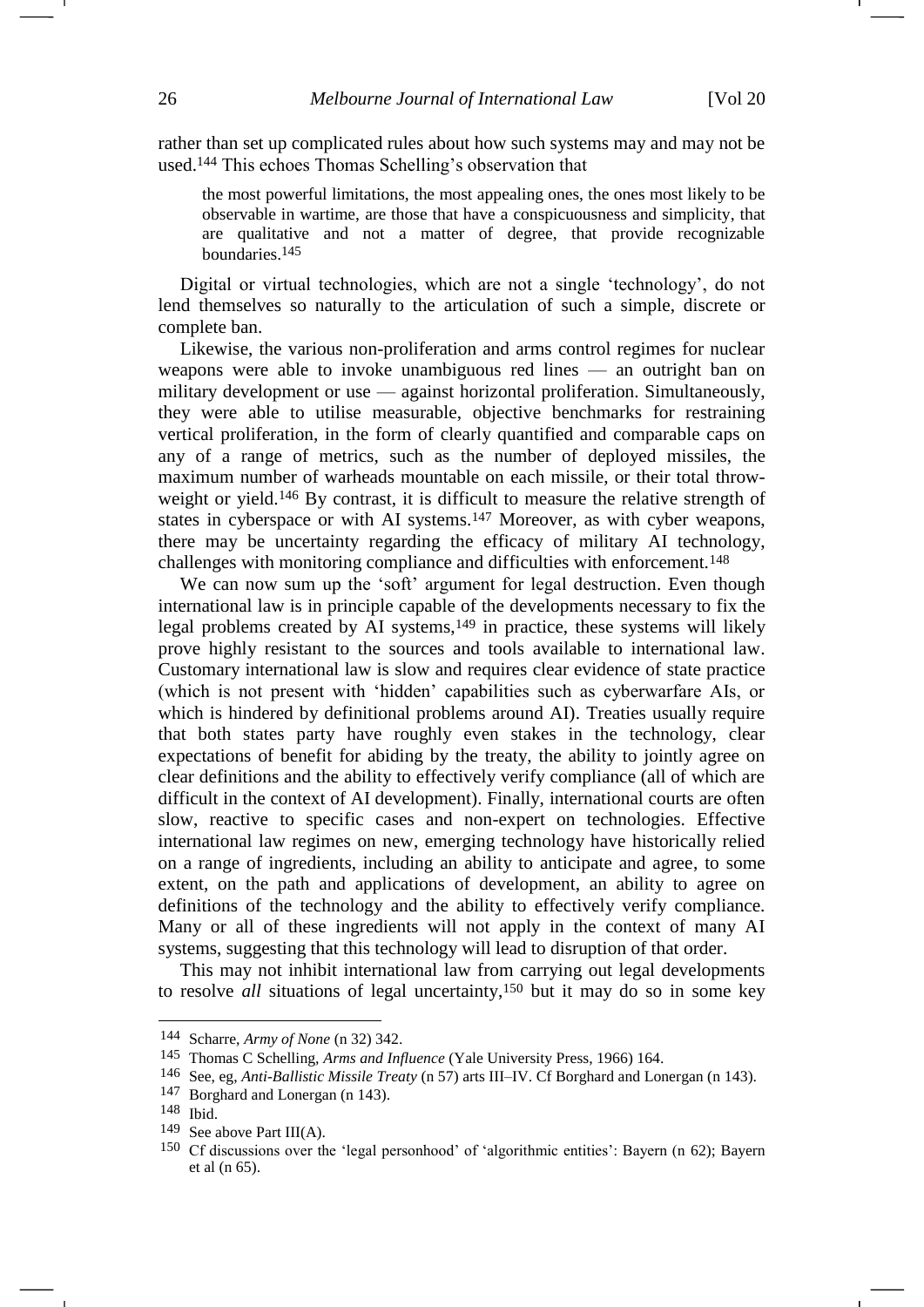cases (eg, arms control of destabilising AI systems),<sup>151</sup> and such situations may leave semi-permanent 'holes' in international law. While perhaps not an existential threat to international law, such holes are likely to impede effective governance and undercut the legitimacy of the global legal order in the eyes of the public.

Before proceeding to the 'hard' version of AI-driven legal destruction, it is important, briefly, to compare this version of 'soft' legal destruction with the notion of legal obsolescence covered in our earlier discussion of legal development in Part III(A). It might be argued, for instance, that there is a lot of conceptual overlap between (a) an international legal regime being rendered *obsolete* because technological change now ensures that it is no longer needed, that some of its assumptions are no longer justifiable, or that it is no longer costeffective to enforce (legal development) and (b) a new technology having certain features that make it operationally or politically intractable to achieve adequate international regulation, ensuring legal erosion (destruction). <sup>152</sup> In some sense, the two indeed overlap, or can be seen as reverse faces of the same coin: for instance, it is a (perhaps *the*) basic assumption of any prospective legal regime that regulation is in fact politically and operationally possible. If that assumption is no longer justified for a new technology, then the resulting situation can be understood as legal *obsolescence* with respect to existing legal frameworks, and as legal *erosion* (or soft legal destruction) with respect to any future or extended legal frameworks which might have been considered to fill the place: the old is no longer fit to serve, but the new is out of reach. However, drawing out the conceptual distinctions between these categories remains complex, and would be a valuable future extension of this model.

# 2 *Legal Decline: AI as Political Threat to International Law*

<span id="page-26-0"></span>Finally, there is a 'hard' version of the argument that AI will drive legal destruction. This is grounded in the idea that, especially at the international level, technological change can alter core conditions or operational assumptions, not just of specific international laws or provisions, but in the scaffolding of entire legal frameworks. This relates to a more general point: as Remco Zwetsloot and Allan Dafoe have pointed out, when we examine risks from AI, we implicitly or explicitly bucket problems as coming from either 'accident' or 'misuse'.<sup>153</sup> However, they argue that this dichotomy should be expanded to also take stock of a 'structural perspective'.<sup>154</sup> Rather than just examining how new technology can afford agents with new capabilities — that is, new opportunities for (mis)use — this perspective asks us to consider how the introduction of AI systems may unwittingly shape the environment and incentives (the 'structure') in which decision-makers operate.<sup>155</sup> As an example, they refer to the prominent historical

<sup>151</sup> See generally Borghard and Lonergan (n [143\)](#page-24-0).

<sup>152</sup> I thank an anonymous referee for this point.

<sup>153</sup> Remco Zwetsloot and Allan Dafoe, 'Thinking about Risks from AI: Accidents, Misuse and Structure', *Lawfare* (Blog Post, 11 February 2019) [<https://www.lawfareblog.com/thinking](https://www.lawfareblog.com/thinking-about-risks-ai-accidents-misuse-and-structure)[about-risks-ai-accidents-misuse-and-structure>](https://www.lawfareblog.com/thinking-about-risks-ai-accidents-misuse-and-structure), archived at [<https://perma.cc/CX9L-](https://perma.cc/CX9L-7HL5)[7HL5>](https://perma.cc/CX9L-7HL5).

<sup>154</sup> Ibid.

<sup>155</sup> Ibid.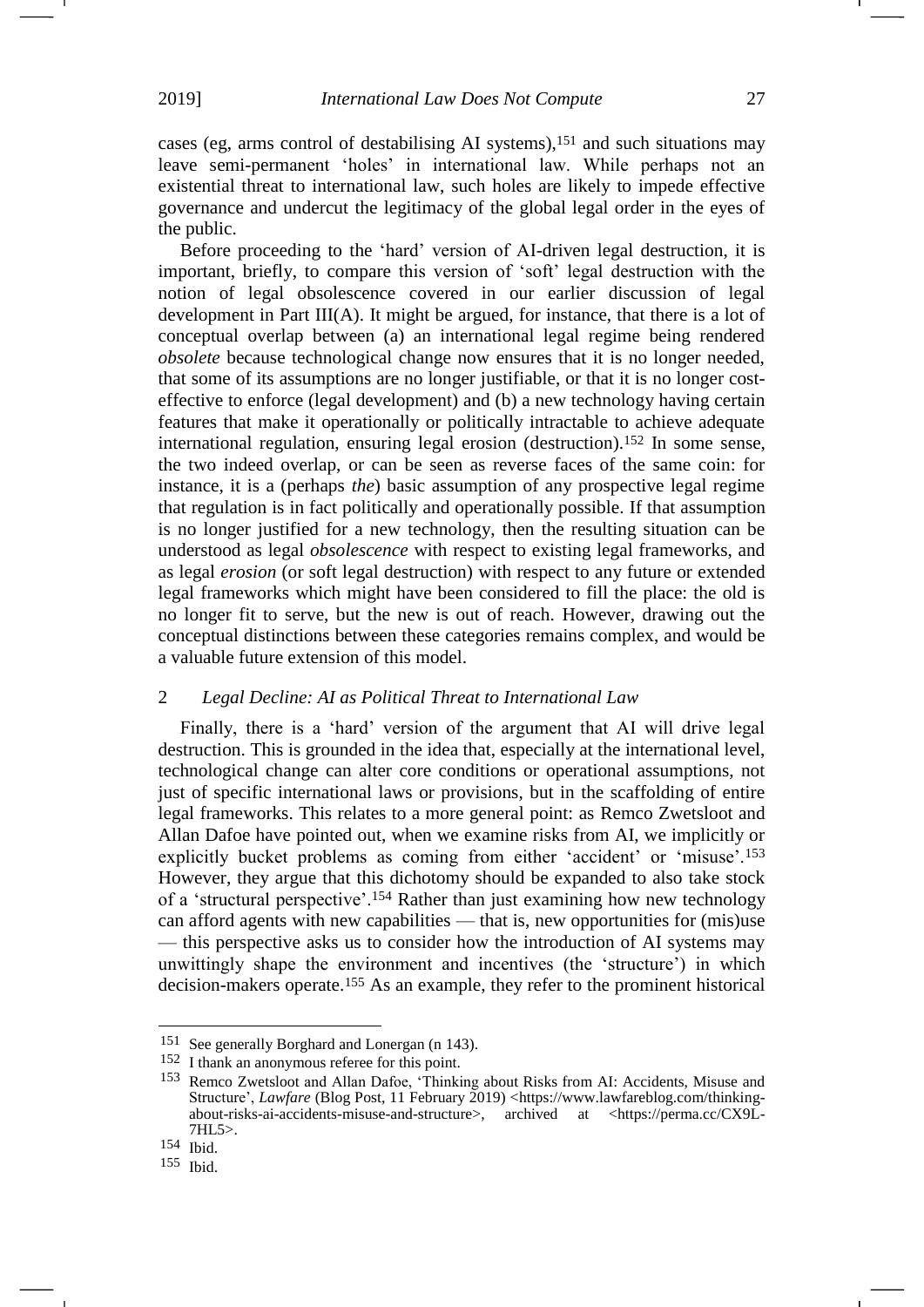interpretation of the origin of the First World War as at least partly deriving from the specific operational or logistical features of the contemporary European railroad system — features such as tight mobilisation schedules, which promoted or required rapid, all-or-nothing mass mobilisation decisions over more muted moves and which therefore, paradoxically, reduced states' manoeuvre room and pitched the dominos of general war. <sup>156</sup> In a like manner, certain use of AI could 'unintentionally' and structurally shift states' incentives — possibly creating overlap between offensive and defensive actions, thus driving security dilemmas; creating greater uncertainty or space for misunderstanding; or generally making the inter-state dynamic appear more like a winner-take-all dynamic — in ways that create opportunity for conflict, escalation and crisis.<sup>157</sup>

As such, the 'hard' argument for legal destruction holds that the deployment of AI capabilities may lead to a relative decline of the global legal system, as the capabilities afforded by these AI systems gradually shift the environment, incentives, or even values of key states. For instance, AI systems might strengthen the efficacy of more authoritarian states vis-a-vis more liberal ones,<sup>158</sup> accelerate the current trend towards state unilateralism, or feed into the perceived 'backlash' against international law and multilateralism. One rationale here is that whatever benefits a state believed it previously secured through engagement in, or compliance with, international law (eg, security, domestic legitimacy, soft power or cooperation), if it now perceives (whether or not correctly) that it might secure these goals unilaterally through application of AI, this may erode the broader legitimacy and regulatory capacity of international law. For instance, governments might be tempted (and, perhaps, warranted) to believe that, in the near-term future, they might be able to achieve internal security through AI surveillance capabilities, domestic legitimacy through computational propaganda (rather than through public adherence to human rights norms) or global soft power through predictive modelling of other states' negotiation strategies (rather than reciprocal engagement and compromise). Such prospects are particularly frightening given that the powerful states — on whose (at times fickle) acquiescence much of the operation of, for instance, UN bodies, might currently depend — are also leaders in developing such AI capabilities.

All this is not to say that the prospect of unilateral AI power is the only force eroding international law's multilateralist 'hardware' (institutions) or 'software' (norms), nor that it is a decisive force or even that its effects might be irresistible or irreversible. However, in so far as we are seeing an erosion of the foundations of international law, AI may speed up that decline — with all that this entails.

#### IV CONCLUSION

Does international law compute? How could 'globally disruptive' AI affect the institutions, instruments and concepts of the global legal order? I have discussed ways in which applications of AI may drive legal development, disruption or displacement within the system of international law.

<sup>156</sup> Stephen Van Evera, 'The Cult of the Offensive and the Origins of the First World War' (1984) 9(1) *International Security* 58, 80.

<sup>157</sup> See Zwetsloot and Dafoe (n [153\)](#page-26-0).

<sup>158</sup> Danzig (n [8\)](#page-2-3) 12; Harari (n [6\)](#page-1-1); Horowitz, 'Who'll Want Artificially Intelligent Weapons?' (n [8\)](#page-2-3).